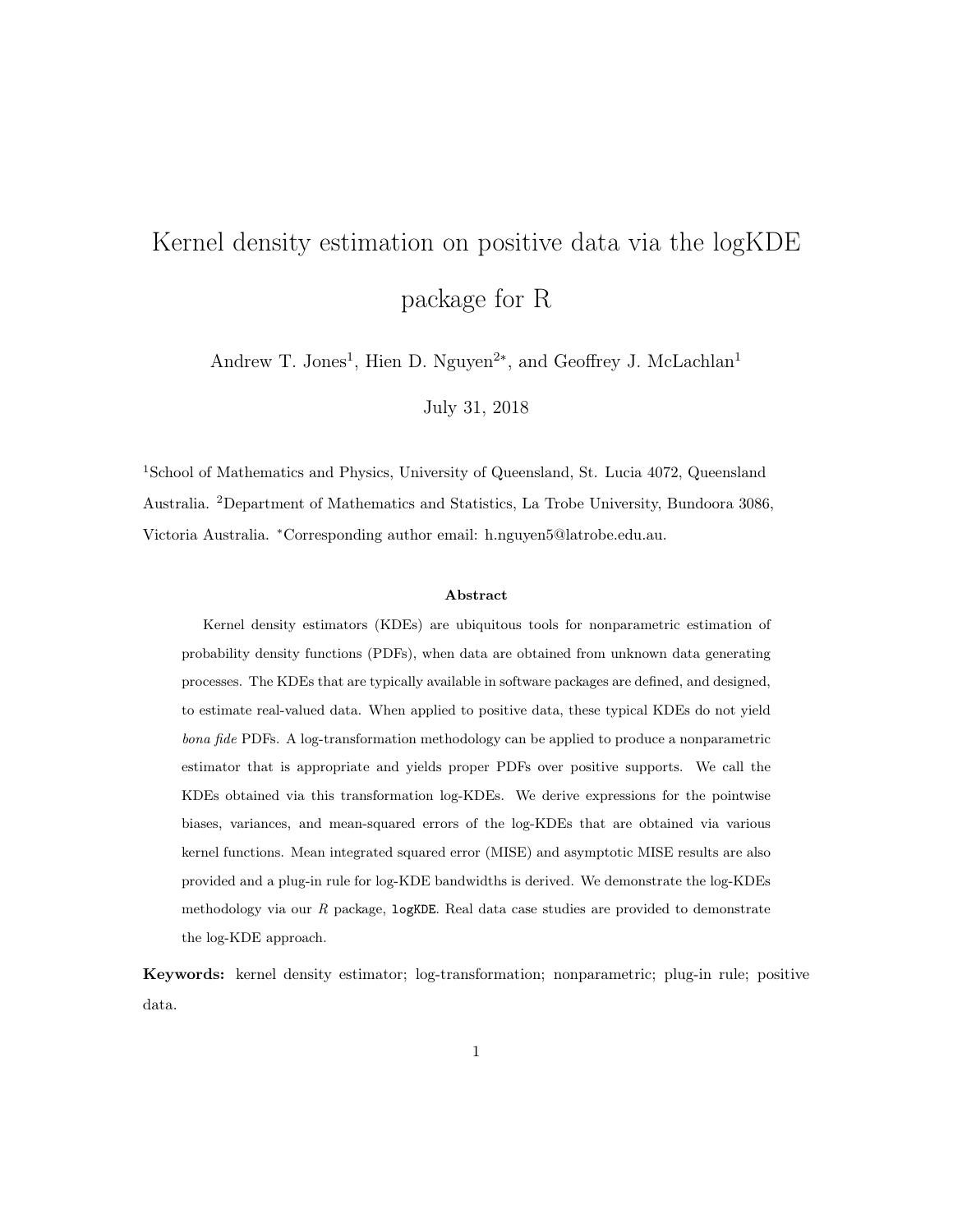# 1 Introduction

Let  $X$  be a random variable that arises from a distribution that can be characterized by an unknown density function  $f_X(x)$ . Assume that (A1) X is supported on R, and (A2)  $f_X(x)$  is sufficiently continuously differentiable (i.e.  $\int_{\mathbb{X}} |f^{(m)}(x)| dx < \infty$ , where  $f^{(m)}(x)$  is the mth derivative of  $f(x)$ , for  $m \leq M \in \mathbb{N}$ .

Let  ${X_i}_{i=1}^n$  be an independent and identically distributed (IID) sample of random variables, where each  $X_i$  is identically distributed to  $X$   $(i \in [n] = \{1, ..., n\})$ . Under conditions (A1) and  $(A2)$ , a common approach to estimating  $f_X(x)$  is via the kernel density estimator (KDE)

$$
\hat{f}(x) = \frac{1}{nh} \sum_{i=1}^{n} K\left(\frac{x - X_i}{h}\right),\tag{1}
$$

which is constructed from the sample  $\{X_i\}_{i=1}^n$ . Here,  $K(x)$  is a probability density function on  $\mathbb R$ and is called the kernel function and  $h > 0$  is referred to as the bandwidth. This approach was first proposed in the seminal work of [15].

Make assumptions (B1)  $\int_{\mathbb{R}} K(x) dx = 1$ , (B2)  $\int_{\mathbb{R}} xK(x) dx = 0$ , (B3)  $\int_{\mathbb{R}} x^2K(x) dx = 1$ , and (B4)  $\int_{\mathbb{R}} K^2(x) dx < \infty$ , regarding the kernel function  $K(x)$ . Under conditions (A1) and (A2), [13] showed that (B1)–(B4) allowed for useful derivations of expressions for the mean squared error (MSE) and mean integrated squared error (MISE) between  $f_X(x)$  and (1); see for example [19, Ch. 3] and [21, Ch. 24]. Furthermore, simple conditions can be derived for ensuring pointwise asymptotic unbiasedness and consistency of (1) (cf. [7, Sec. 32.7]). See [22] for further exposition regarding kernel density estimation (KDE).

The estimation of  $f_X(x)$  by (1) has become a ubiquitous part of modern data analysis and visualization. The popularity of the methodology has made its implementation a staple in most available statistical software packages. For example, in the R statistical programming environment [14], KDE can be conducted using the core-package function density.

Unfortunately, when  $(A1)$  is not satisfied and is instead replaced by  $(A1^*) X$  is supported on  $(0, \infty)$ , using a KDE of form (1) that is constructed from a kernel that satisfies (B1)–(B4) no longer provides a reasonable estimator of  $f_X(x)$ . That is, if  $K(x) > 0$  for all  $x \in \mathbb{R}$  and (B1)–(B4) are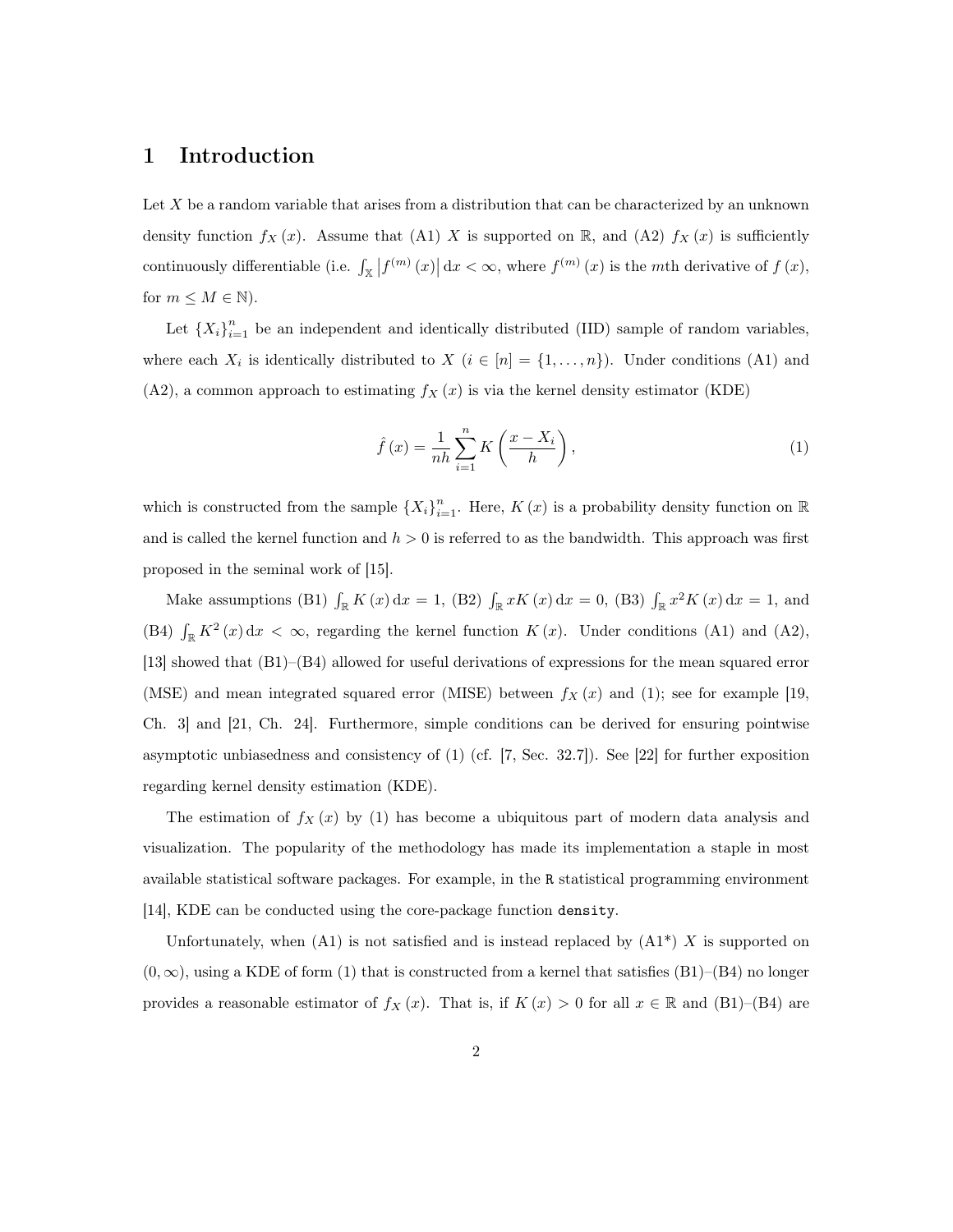satisfied, then  $\int_0^\infty \hat{f}_X(x) dx < 1$  and thus (1) is no longer a proper probability density function (PDF) over  $(0, \infty)$ . For example, this occurs when  $K(x)$  is taken to be the popular Gaussian kernel function. Furthermore, expressions for MSE and MISE between  $f_Y(y)$  and (1) are no longer correct under  $(A1^*)$  and  $(A2)$ .

In [4], the authors proposed a simple and elegant solution to the problem of estimating  $f_X(x)$ under (A1<sup>\*</sup>) and (A2). Firstly, let  $Y = \log X$ ,  $Y_i = \log X_i$  ( $i \in [n]$ ), and  $f_Y(y)$  be the PDF of Y. Note that if X is supported on  $(0, \infty)$  then the support of  $f_Y(y)$  satisfies (A1). If we wish to estimate  $f_Y(y)$ , we can utilize a KDE of form (1), constructed from  ${Y_i}_{i=1}^n$ , with a kernel that satisfies (B1)–(B4). If  $f_Y(y)$  also satisfies (A2), then we can calculate the MSE and MISE between  $f_Y(y)$  and (1).

Let W be a random variable and  $U = G(W)$ , where  $G(w)$  is a strictly increasing function. If the distribution of U and W can be characterized by the PDFs  $f_U(u)$  and  $f_W(w)$ , respectively, then the change-of-variable formula yields:  $f_W(w) = f_U(G(w))G^{(1)}(w)$  (cf. [1, Thm. 3.6.1]). By noting that d log  $(x) / dx = x^{-1}$ , [4] used the aforementioned formula to derive the log kernel density estimator (log-KDE)

$$
\hat{f}_{\log}(x) = x^{-1} \hat{f}_Y (\log x) \n= \frac{1}{nh} \sum_{i=1}^n x^{-1} K\left(\frac{\log x - \log X_i}{h}\right) \n= \frac{1}{n} \sum_{i=1}^n L(x; X_i, h),
$$
\n(2)

where  $L(x; z, h) = (xh)^{-1} K(\log |(x/z)^{1/h}|)$  is the log-kernel function with bandwidth h, at location parameter z. For any  $z \in (0, \infty)$  and  $h \in (0, \infty)$ ,  $L(x; z, h)$  has the properties that (C1)  $L(x; z, h) \ge 0$  for all  $x \in (0, \infty)$  and  $(C2) \int_0^\infty L(x; z, h) dx = 1$ , when  $(B1)$ – $(B4)$  are satisfied.

By property (C2) we observe that  $\int_0^\infty \hat{f}_X(x) dx = 1$ , thus making (2) a proper PDF on  $(0, \infty)$ . Furthermore, using the expressions for the MSE and MISE between  $f_Y(y)$  and (1), we can derive the relevant quantities for (2) as well as demonstrate its asymptotic unbiasedness and consistency.

For every kernel function that satisfies  $(B1)$ – $(B4)$ , there is a log-kernel function that satisfies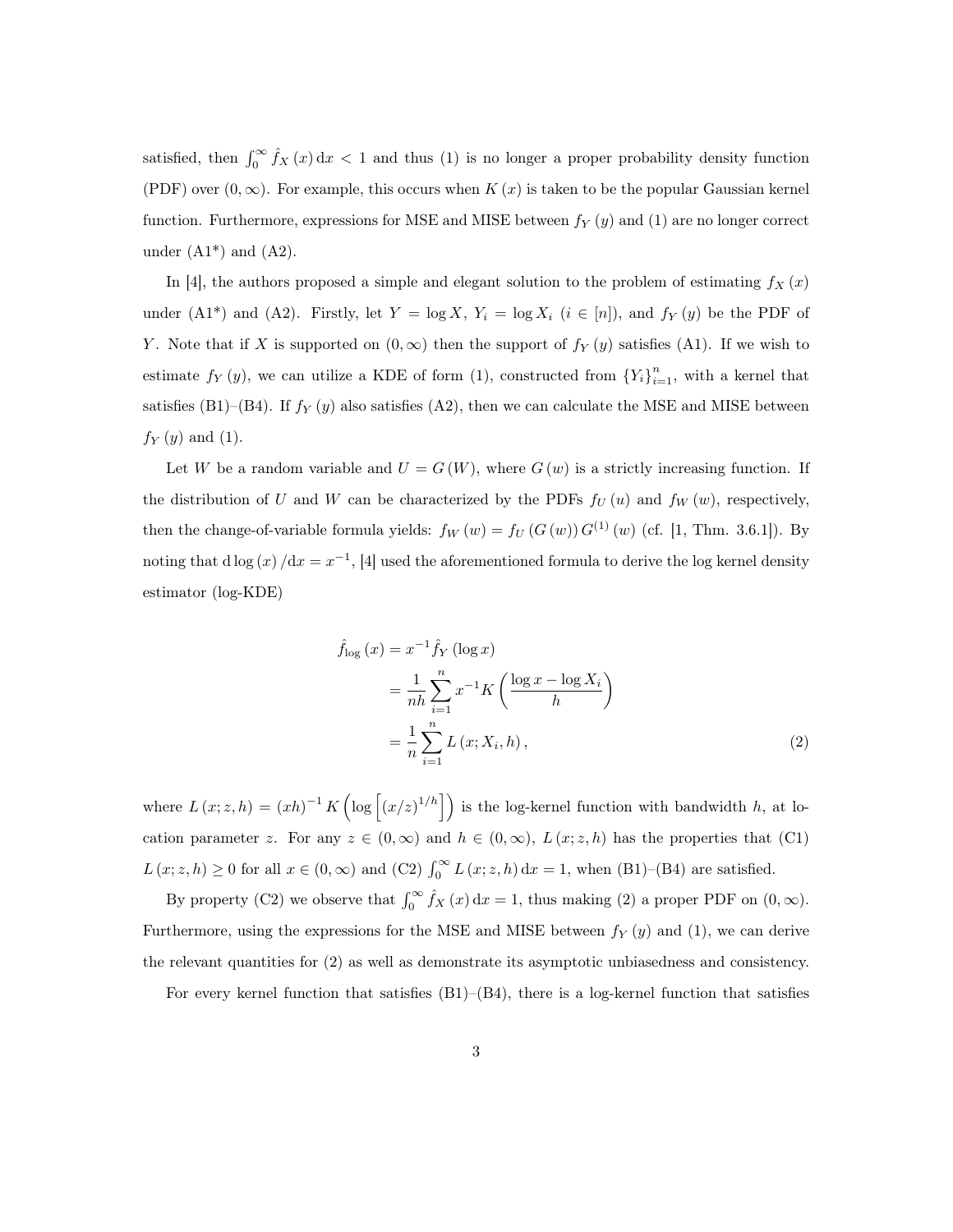| $\sim$ ( $\sim$ ) $\sim$ ) $\cdot$ |                                                                                                                                                               |
|------------------------------------|---------------------------------------------------------------------------------------------------------------------------------------------------------------|
| Kernel                             | K(y)                                                                                                                                                          |
| Epanechnikov                       | $\frac{3(5-y^2)}{(20\sqrt{5})}\mathbb{I}\left\{y \in (-\sqrt{5},\sqrt{5})\right\}$                                                                            |
| Gaussian                           | $(2\pi)^{-1/2} \exp(-y^2/2)$                                                                                                                                  |
| Laplace                            | $(\sqrt{2}/2) \exp(-2^{1/2} y )$                                                                                                                              |
| Logistic                           | $(\pi/4\sqrt{3}) \operatorname{sech}^2(\pi y/2\sqrt{3})$                                                                                                      |
| Triangular                         | $(\sqrt{6}- y ) 6^{-1} \mathbb{I} \{y \in (-\sqrt{6},\sqrt{6})\}$                                                                                             |
| Uniform                            | $(2\sqrt{3})^{-1}$ $\mathbb{I}\left\{y \in (-\sqrt{3},\sqrt{3})\right\}$                                                                                      |
| Log-Kernel                         | L(x; z, h)                                                                                                                                                    |
| Log-Epanechnikov                   | $3(5-x^2)/(20\sqrt{5}xh)\mathbb{I}\{\log  (x/z)^{1/h}  \in (-\sqrt{5},\sqrt{5})\}$                                                                            |
| Log-Gaussian                       | $(2\pi)^{-1/2} (xh)^{-1} \exp(-\log^2  (x/z)^{1/h} /2)$                                                                                                       |
| Log-Laplace                        | $(\sqrt{2}/2) (xh)^{-1} \exp \left(-2^{1/2} \left  \log \left( \frac{x}{z} \right)^{1/h} \right  \right)$                                                     |
| Log-Logistic                       | $(\pi/4\sqrt{3}) (xh)^{-1} \text{sech}^2 (\pi \log  (x/z)^{1/h}  / 2\sqrt{3})$                                                                                |
| Log-Triangular                     | $\left(xh\right)^{-1}\left(\sqrt{6}/6 -  x \right)6^{-1}\mathbb{I}\left\{\log\left[\left(x/z\right)^{1/h}\right] \in \left(-\sqrt{6},\sqrt{6}\right)\right\}$ |
| $Log-Uniform$                      | $(2\sqrt{3}xh)^{-1}$ $\mathbb{I}\left\{\log\left[(x/z)^{1/h}\right] \in (-\sqrt{3},\sqrt{3})\right\}$                                                         |

Table 1: Pairs of kernel functions  $K(y)$  and log-kernel functions  $L(x; z, h)$ , where  $z \in (0, \infty)$  and  $h \in (0, \infty)$ 

(C1) and (C2) and that generates a log-KDE that is a proper PDF over  $(0, \infty)$ . We have compiled an array of other potential pairs of kernel and log-kernel functions in Table 1. Throughout Table 1, the function  $\mathbb{I}\{\hat{A}\}\$  takes value 1 if statement  $\hat{A}$  is true and 0 otherwise.

Unfortunately, out of all of the listed function pairs from Table 1, only the Gaussian and log-Gaussian PDFs have been considered for use as kernel and log-kernel functions, respectively, for conducting log-KDE. The log-Gaussian PDF was used explicitly for the construction of log-KDEs in [4], and more generally, for conducting asymmetric KDE on the support  $(0, \infty)$ , in [11]. Other works that have considered the log-Gaussian PDF for conducting asymmetric KDE include [8], [10], [9], and [25]. In the *R* environment, asymmetric KDE with log-Gaussian PDF as kernels has been implemented through the dke.fun function from the package Ake [25]. For historical purposes, we also note the incidental use of the log-Gaussian PDF as a kernel function via transformation of variables in [6], [19, Sec. 2.10], [23], and [22, Sec. 2.10].

In this vignette, we make three main contributions. Firstly, we expand upon the theoretical results of [4], who derived expressions for the biases and variances between generic log-KDEs and their estimands. Here, we utilize general results for KDE of transformed data from [23] and [12].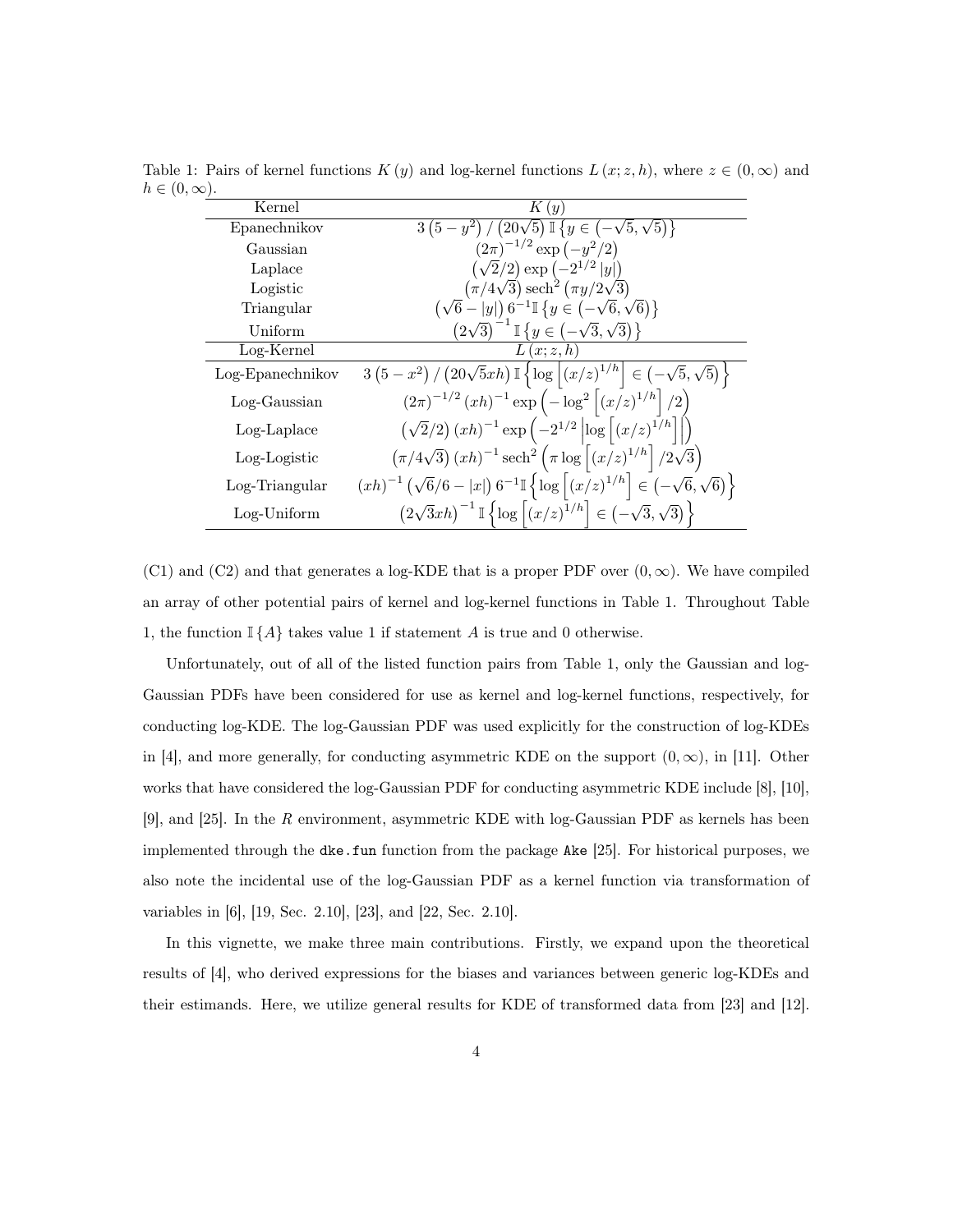We further derive a plug-in rule for the bandwidth h that is similar to the famous rule of [19, Sec. 3.4]. Secondly, we introduce the readers to our R package logKDE, which implements log-KDE in a manner that is familiar to users of the *R* base function density. The core functionalities of logKDE are described and example applications of the package are provided in order to familiarize the package to the reader. Thirdly, we perform an extensive Monte Carlo simulation study in order to demonstrate the relative advantages and disadvantages of the log-KDE approach via the different log-kernels from Table 1. We also compare the performance of log-KDE to other nonparametric density estimation techniques over  $(0, \infty)$ , such as asymmetric KDE estimation using the gamma kernel of [5] or the reciprocal inverse Gaussian kernel of [16], as well as the standard approach using KDEs of form (1).

The vignette proceeds as follows. Theoretical results for log-KDE are presented in Section 2. The logKDE package is introduced and described in Section 3. Numerical studies are conducted in Section 4. Conclusions are drawn in Section 5.

# 2 Theoretical Results

We start by noting that MSE and MISE expressions for the log-KDE with log-Gaussian kernels have been derived by [11]. The authors have also established the conditions for pointwise asymptotic unbiasedness and consistency for the log-Gaussian kernel. In the general case, informal results regarding expressions for the pointwise bias and variance, have been provided by [4]. In this section, we generalize the results of [11] and formalize the results of [4] via some previously known results from [23] and [22, Sec. 2.5]. In the sequel, we shall make assumptions  $(A1)$  and  $(A2)$  regarding  $f_Y(y)$ ,  $(A1^*)$  and  $(A2)$  regarding  $f_X(x)$ , and  $(B1)$ — $(B4)$  regarding  $K(y)$ .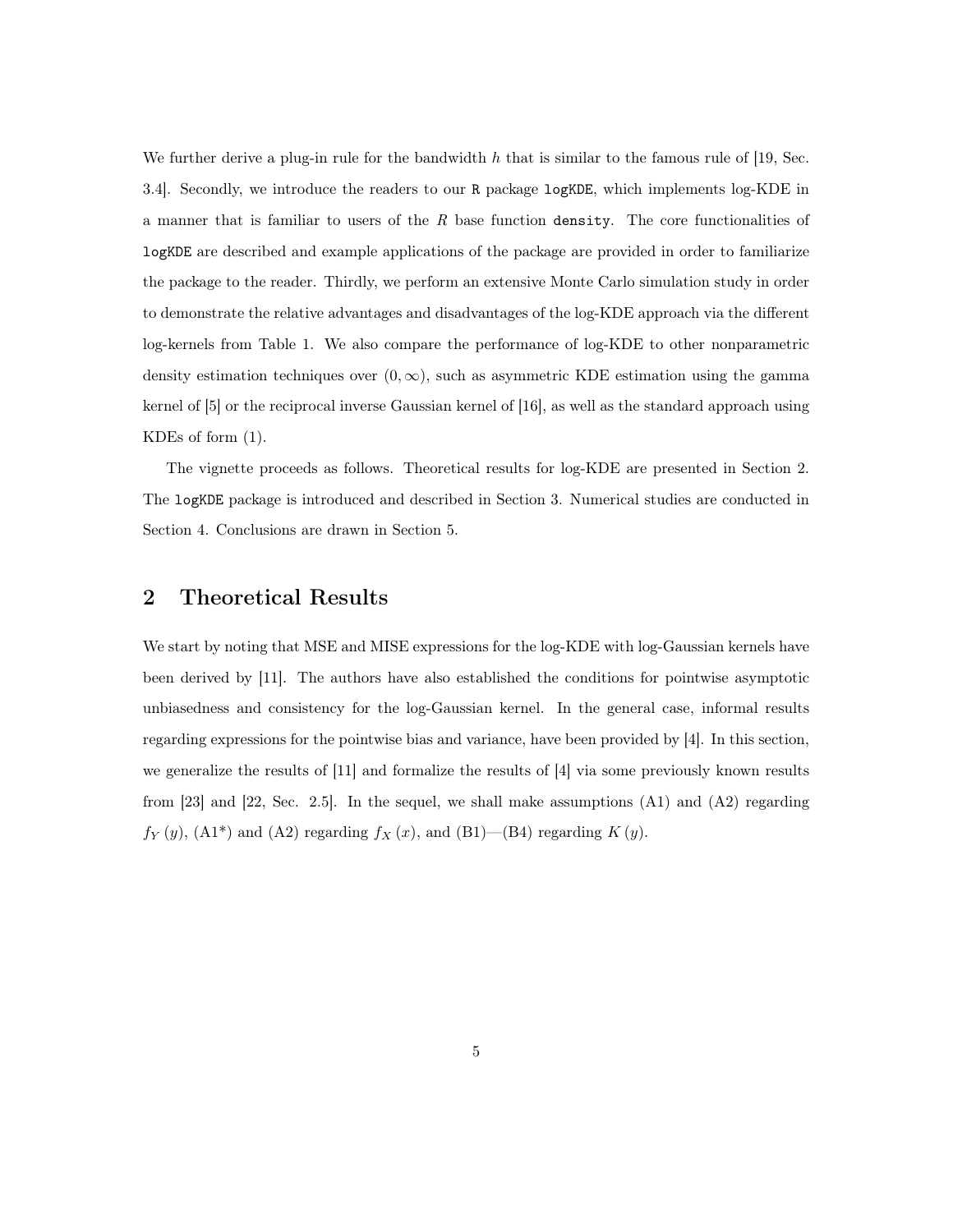## 2.1 Pointwise Results

The following expressions are provided in [22, Sec. 2.5]. At any  $y \in \mathbb{R}$ , define the pointwise bias and variance between (1) and  $f_{Y}\left(y\right)$  as

Bias 
$$
\left[\hat{f}(y)\right]
$$
 =  $\mathbb{E}\left[\hat{f}(y)\right] - f_Y(y)$   
 =  $\frac{1}{2}h^2 f_Y^{(2)}(y) + o(h^2)$ , (3)

and

$$
\operatorname{Var}\left[\hat{f}\left(y\right)\right] = \frac{1}{nh} f_Y\left(y\right) \int_{\mathbb{R}} K^2\left(z\right) \mathrm{d}z + o\left(\frac{1}{nh}\right),\tag{4}
$$

respectively, where  $a_n = o(b_n)$  as  $n \to \infty$ , if and only if  $\lim_{n \to \infty} |a_n/b_n| = 0$ . From expressions (3) and (4), and the change-of-variable formula, we obtain the following expressions for the bias, variance, and MSE between  $(2)$  and  $f_X(x)$ .

**Proposition 1.** For any  $x \in (0, \infty)$ , the bias, variance, and MSE between (2) and  $f_X(x)$  have the *forms*

$$
Bias\left[\hat{f}_{\log}(x)\right] = \mathbb{E}\left[\hat{f}_{\log}(x)\right] - f_X(x) \tag{5}
$$
\n
$$
= \frac{h^2}{2} \left[f_X(x) + 3xf_X^{(1)}(x) + x^2f_X^{(2)}(x)\right] + o\left(h^2\right),
$$
\n
$$
Var\left[\hat{f}_{\log}(x)\right] = \frac{1}{nhx}f_X(x)\int_{\mathbb{R}} K^2(z) dz + o\left(\frac{1}{nh}\right), \tag{6}
$$

*and*

$$
MSE\left[\hat{f}_{\log}\left(x\right)\right] = Var\left[\hat{f}_{\log}\left(x\right)\right] + Bias^2\left[\hat{f}_{\log}\left(x\right)\right]
$$

$$
= \frac{1}{nhx}f_X\left(x\right)\int_{\mathbb{R}} K^2\left(z\right)dz
$$

$$
+ \frac{h^4}{4}\left[f_X\left(x\right) + 3xf_X^{(1)}\left(x\right) + x^2f_X^{(2)}\left(x\right)\right]^2
$$

$$
+ o\left(\frac{1}{nh} + h^4\right), \tag{7}
$$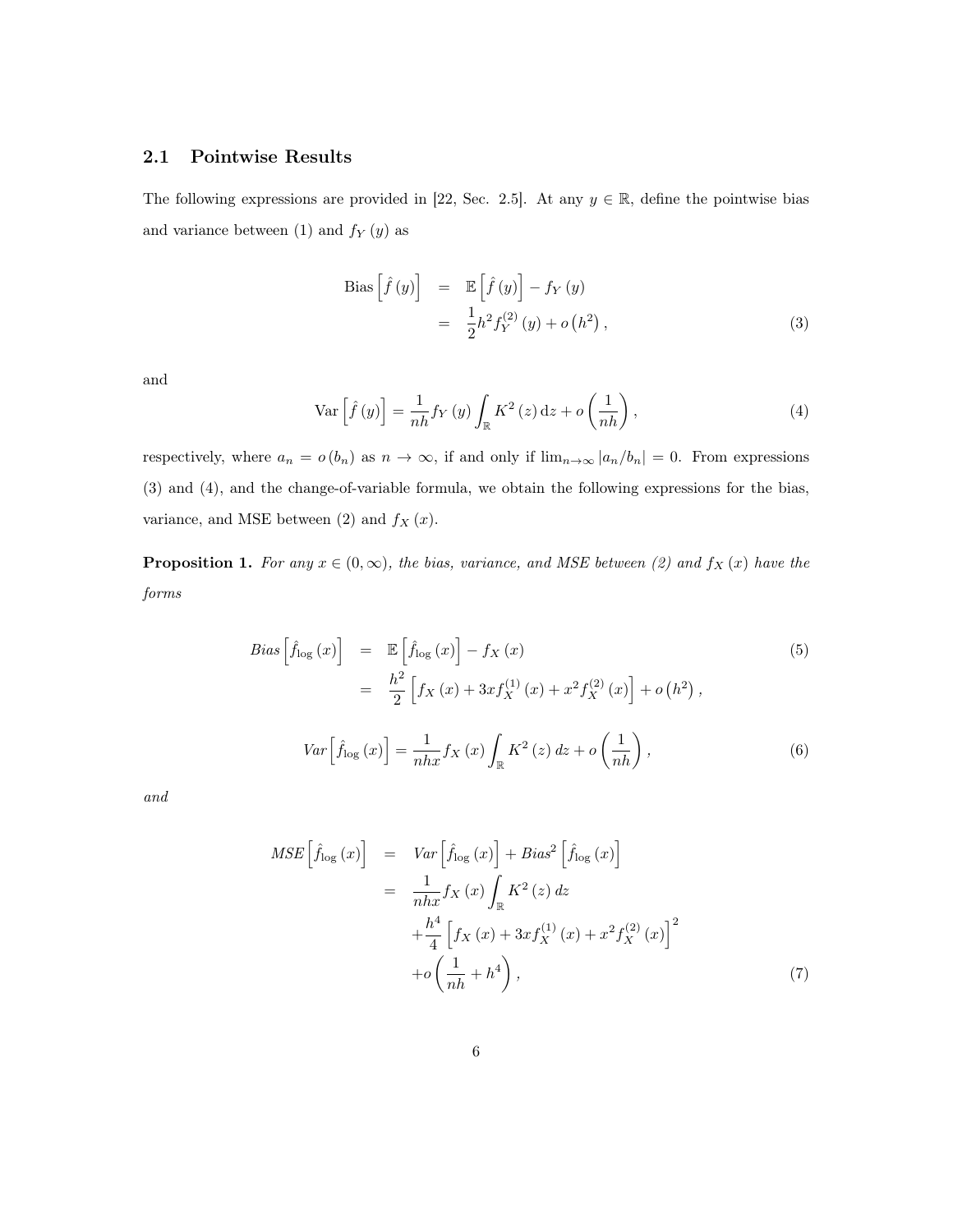*respectively.*

*Proof.* For (5), we begin by noting that the change-of-variable formula and (3) and (4) implies that Bias  $\left[\hat{f}_{\log}(x)\right] = x^{-1} \left[\mathbb{E}\left[\hat{f}(\log x)\right] - f_Y(\log x)\right] = (2x)^{-1} h^2 f_Y^{(2)}$  $Y(Y^{(2)}(\log x) + o(h^2)$  (cf. [12]). Now note that  $f_Y^{(2)}$  $y_Y^{(2)}(y) = e^y f_X(e^y) + 3e^{2y} f_X^{(1)}(e^y) + e^{3y} f_X^{(2)}(e^y)$  and make the substitution  $y = \log x$  in order to obtain final expression.

For (6), we use the change-of-variable formula to obtain  $Var\left[\hat{f}_{log}(x)\right] = Var\left[x^{-1}\hat{f}(\log x)\right] =$  $x^{-2} \text{Var}\left[\hat{f}\left(\log x\right)\right]$ , which we then use (4) in order to get  $\text{Var}\left[\hat{f}_{\log}\left(x\right)\right] = \left(nhx\right)^{-2} f_Y\left(\log x\right) \int_{\mathbb{R}} K^2\left(z\right) \text{d}z +$  $o([nh]^{-1})$ . A final substitution of  $x^{-1}f_X(x) = f_Y(\log x)$  yields the final expression. Expression (7) is obtained by definition.  $\Box$ 

Let  $h = h_n > 0$  be a positive sequence of bandwidths that satisfies the classical assumptions (D1)  $\lim_{n\to\infty} h_n = 0$  and (D2)  $\lim_{n\to\infty} nh_n = \infty$ . That is,  $h_n$  approaches zero at a rate that is slower than  $n^{-1}$ . Under (D1) and (D2), we have obtain the pointwise unbiasedness and consistency of (2) as an estimator for  $f_X(x)$ .

 $\textbf{Proposition 2.} \ \textit{For any} \ x \in (0, \infty), \ \textit{under (D1) and (D2), \ \textit{Bias}\left[\hat{f}_{\log}(x)\right] \rightarrow 0 \ \textit{and} \ \textit{MSE}\left[\hat{f}_{\log}(x)\right] \rightarrow 0$ 0*,* as  $n \to \infty$ .

*Proof.* Both results follow by making the substitution  $h = h_n$  in (5) and (7), respectively, followed by evaluating the limits as  $n \to \infty$ .  $\Box$ 

*Remark* 1*.* As noted by [4], the performance of the log-KDE method is most hindered by the behavior of the estimand  $f_X(x)$ , when  $x = 0$ , because of the  $x^{-1}f_X(x)$  term in (6). If this expression is large at  $x = 0$ , then we can expect that the log-KDE will exhibit high levels of variability and a large number of observations  $n$  may be required in order to mitigate such effects. From the bias expressions (5), we also observe influences from expressions of form  $xf_X^{(1)}(x)$  and and  $x^2 f_X^{(2)}(x)$ . This implies that there may be a high amount of bias when estimating  $f_X(x)$  at values where x is large and  $f_X(x)$  is either rapidly changing or the curvature of  $f_X(x)$  is rapidly changing. Fortunately, in the majority of estimating problems over the domain  $(0, \infty)$ , both  $f_X^{(1)}(x)$ and  $f_X^{(2)}(x)$  tend to be decreasing in x, hence such effects should not be overly consequential, in general.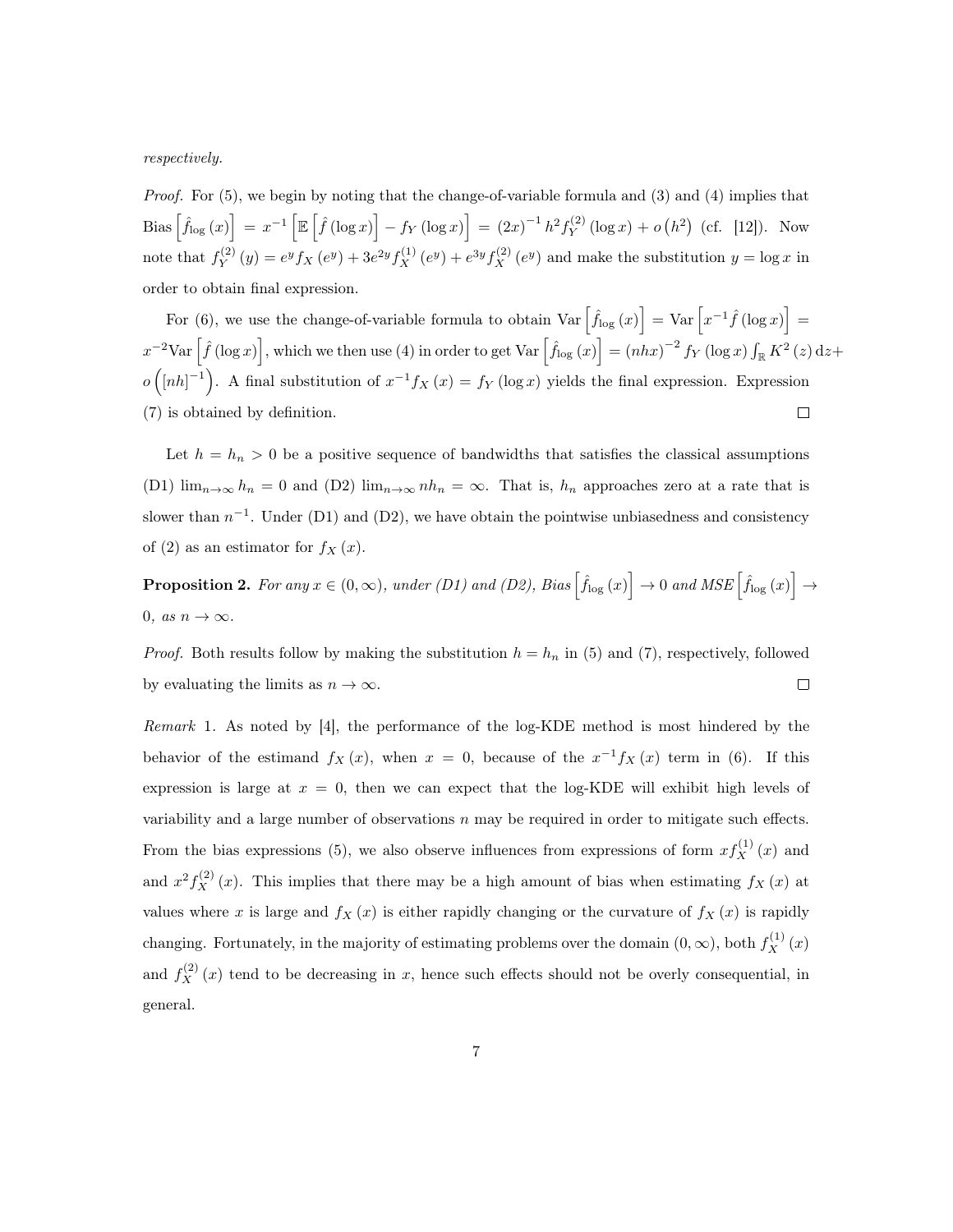## 2.2 Integrated Results

We denote the asymptotic MISE between a density estimator and an estimand as the AMISE. From the general results of [23], we have the identity

MISE 
$$
\left[\hat{f}_{\text{log}}\right] = \int_0^\infty \text{MSE} \left[\hat{f}_{\text{log}}(x)\right] dx
$$
  
= AMISE  $\left[\hat{f}_{\text{log}}\right] + o\left(\frac{1}{nh} + h^4\right)$ ,

where

AMISE 
$$
\left[\hat{f}_{\text{log}}\right]
$$
 =  $\frac{1}{nh} \mathbb{E}\left[X^{-1}\right] \int_{\mathbb{R}} K^{2}(z) dz$   
  $+\frac{h^{4}}{4} \int_{0}^{\infty} \left[f_{X}(x) + 3xf_{X}^{(1)}(x) + x^{2}f_{X}^{(2)}(x)\right]^{2} dx.$ 

By a standard argument

$$
h^* = \arg\inf_{h>0} AMISE\left[\hat{f}_{\log}\right]
$$
\n
$$
= \left[\frac{\mathbb{E}\left[X^{-1}\right] \int_{\mathbb{R}} K^2(z) dz}{\int_0^\infty \left[f_X(x) + 3xf_X^{(1)}(x) + x^2f_X^{(2)}(x)\right]^2 dx}\right]^{1/5} n^{-1/5},
$$
\n(8)

and

$$
\inf_{h>0} \quad \text{AMISE}\left[\hat{f}_{\log}\right] = \frac{5}{4} \left[ \int_{\mathbb{R}} K^2\left(z\right) \mathrm{d}z \right]^{4/5} J n^{-4/5},\tag{9}
$$

where

$$
J = \left( \mathbb{E}^4 \left[ X^{-1} \right] \int_0^\infty \left[ f_X \left( x \right) + 3x f_X^{(1)} \left( x \right) + x^2 f_X^{(2)} \left( x \right) \right]^2 \mathrm{d}x \right)^{1/5}.
$$

Using expression (8), we can derive a plugin bandwidth estimator for common interesting pairs of kernels  $K(y)$  beand estimands  $f_X(x)$ . For example, we may particularly interesting in obtaining an optimal bandwidth  $h^*$  for scenario where we take  $K(y)$  to be normal and  $f_X(x)$  to be lognormal with scale parameter  $\sigma^2 > 0$  and location parameter  $\mu \in \mathbb{R}$ . This scenario is analogous to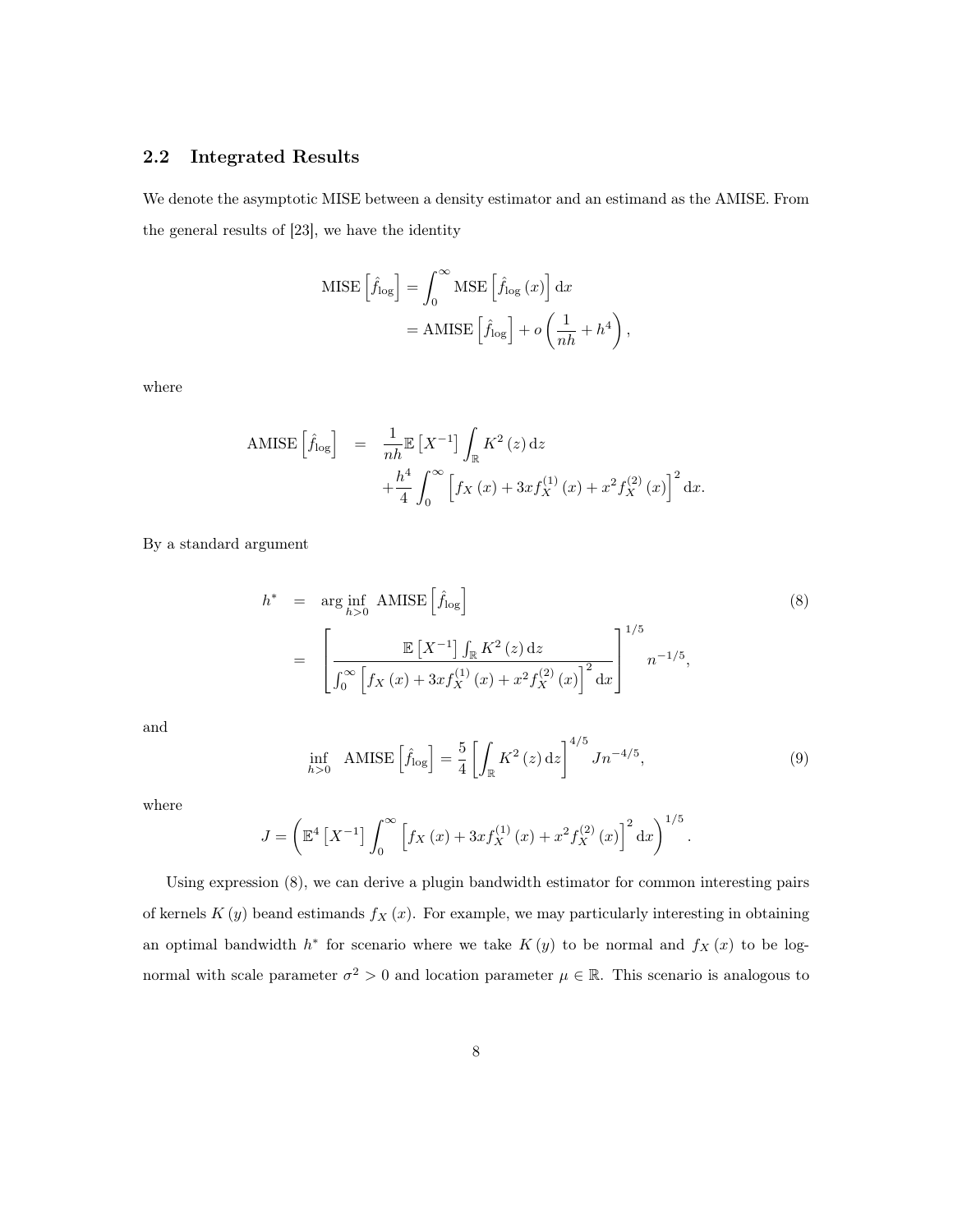the famous rule of thumb from [19, Sec. 3.4].

**Proposition 3.** Let  $K(y)$  be normal, as per Table 1 and let  $f_X(x)$  be log-normal, with the form

$$
f_X(x) = \frac{1}{x\sqrt{2\pi\sigma^2}} \exp\left(-\frac{1}{2}\left[\frac{\log x - \mu}{\sigma}\right]^2\right).
$$

*If we estimate*  $f_X(x)$  *by a log-KDE of form (2), then the bandwidth that minimizes AMISE*  $\left[\hat{f}_{\text{log}}\right]$ *is*

$$
h^* = \left[\frac{8 \exp\left(\sigma^2/4\right)}{\sigma^4 + 4\sigma^2 + 12}\right]^{1/5} \frac{\sigma}{n^{1/5}},\tag{10}
$$

*and*

$$
\inf_{h>0} \quad AMISE\left[\hat{f}_{\log}\right] = \frac{5}{16} \left(\frac{2}{\pi}\right)^{2/5} n^{-4/5} J,
$$

*where*

$$
J = \frac{1}{2} \frac{\exp (9\sigma^2/20) (\sigma^4 + 4\sigma^2 + 12)^{1/5}}{\pi^{1/10} \sigma}.
$$

*Proof.* Via some calculus, we find that  $\mathbb{E}[X^{-1}] = \exp(\sigma^2/2 - \mu)$ ,  $\int_{\mathbb{R}} K^2(z) dz = 1/(4\sqrt{\pi})$ , and

$$
\int_0^\infty \left[ f_X(x) + 3xf_X^{(1)}(x) + x^2 f_X^{(2)}(x) \right]^2 dx = \frac{\exp\left(\sigma^2/4 - \mu\right) \left(\sigma^4 + 4\sigma^2 + 12\right)}{32\sigma^5}.
$$

The desired results are obtained by substituting these expressions into expressions (8) and (9).  $\Box$ 

*Remark* 2. In general, one does not know the true estimand  $f_X(x)$ , or else the problem of density estimation becomes trivialized. However, as a guideline, the log-normal density function can be taken as reasonably representative with respect to the class of densities over the  $(0, \infty)$ . As such, the plugin bandwidth estimator (10) can be used in order to obtain a log-KDE with reasonable AMISE value. Considering that the true parameter value  $\sigma^2$  is also unknown, estimation of this quantity is also required before (10) can be made useful. If  $\{X_i\}_{i=1}^n$  is a sample that arises from a log-normal density with parameters  $\sigma^2$  and  $\mu$ , then  $\{Y_i\}_{i=1}^n$   $(Y_i = \log X_i, i \in [n])$  is a sample that arises from a normal density with the same parameters. Thus, faced with  $\{X_i\}_{i=1}^n$ , one may take the logarithmic transformation of the data and compute the sample variance of the data to use as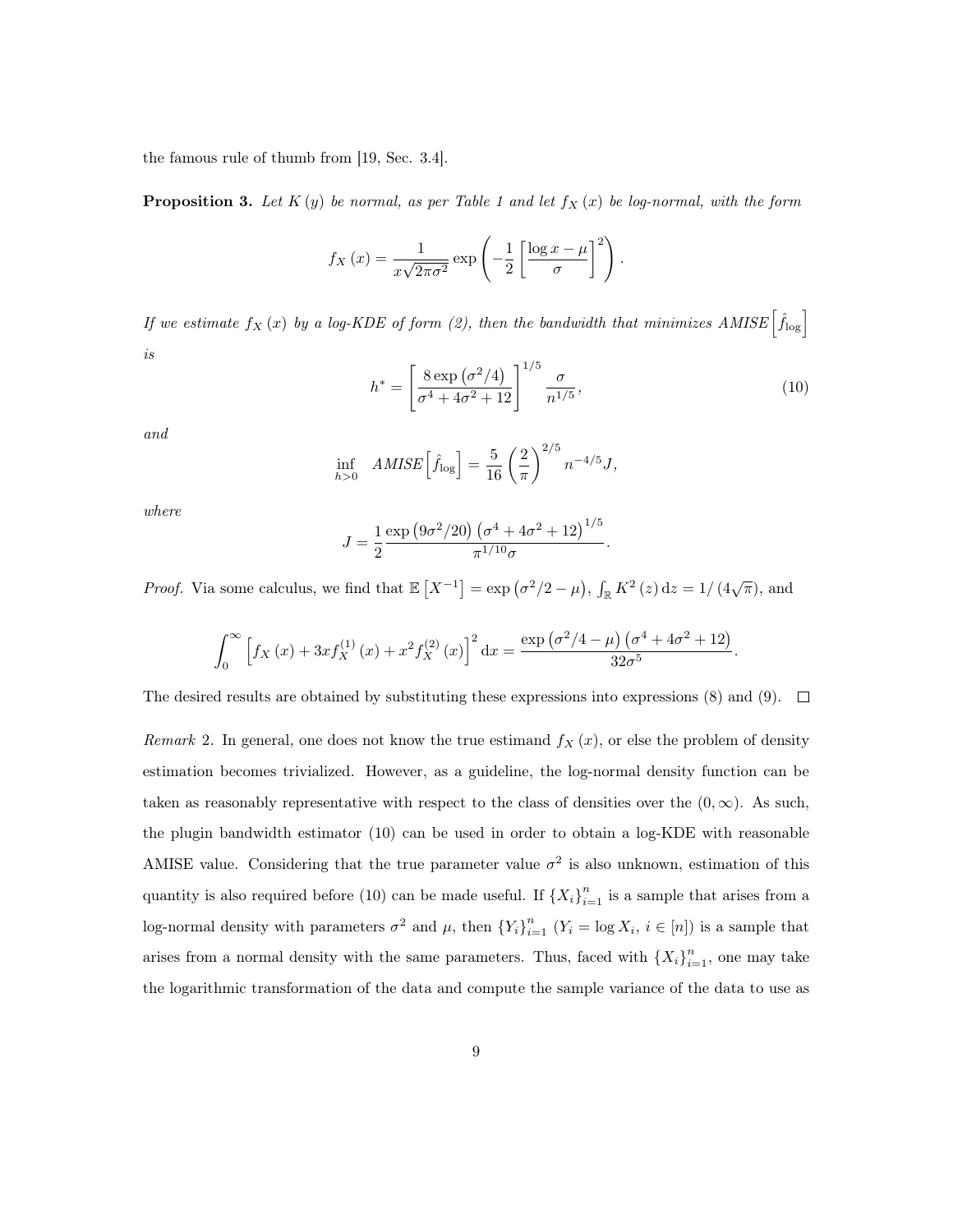an estimate for  $\sigma^2$ . Alternatively, upon taking the logarithmic transformation, any estimator for  $\sigma^2$  with good properties can be used. For example, one can use the interquartile range divided by 1.349<sup>2</sup> .

Rule  $(10)$  is by no means the only available technique for setting the bandwidth h when performing log-KDE. An alternative to using rule (10) is to utilize the classic rule from [19, Sec. 3.4], based on minimizing the AMISE with respect to the estimator of form (1) using normal kernels, for estimating normal densities. In the context of this paper, this rule is applied by firstly transforming the data  $\{X_i\}_{i=1}^n$  to the log-transformed data  $\{Y_i\}_{i=1}^n$  and then computing the bandwidth as  $h = (4/3)^{1/5} \sigma n^{-1/5}$ , where  $\sigma^2$  is the variance of  $Y_i$   $(i \in [n])$ . In general  $\sigma^2$  is unknown and thus we must again estimate  $\sigma^2$  by the sample variance or some other estimator of the variance with good properties.

Apart from the two aforementioned plugin bandwidth estimators, we can also utilize more computationally intensive methodology for choosing the bandwidth  $h$ , such as cross-validation (CV) procedures that are discussed in [19, Ch. 3] or the improved efficiency estimator of [18]. The implementations of each of the mentioned methods for bandwidth selection in the logKDE package are discussed in further detail in the following section.

# 3 The logKDE package

The logKDE package can be installed from github and loaded into an active R session using the following commands:

#### install.packages("logKDE", repos='http://cran.us.r-project.org')

The logKDE package seeks replicate the syntax and replicate the functionality of the KDE estimation function, density, built into the base *R* stats package. The two main functions included in the package, logdensity and logdensity\_fft, both return Density objects, which are of the same form as those produced by density. This enables the efficient reuse of functions such as plot and print, included in the stats package. While the function parameters are very similar to those for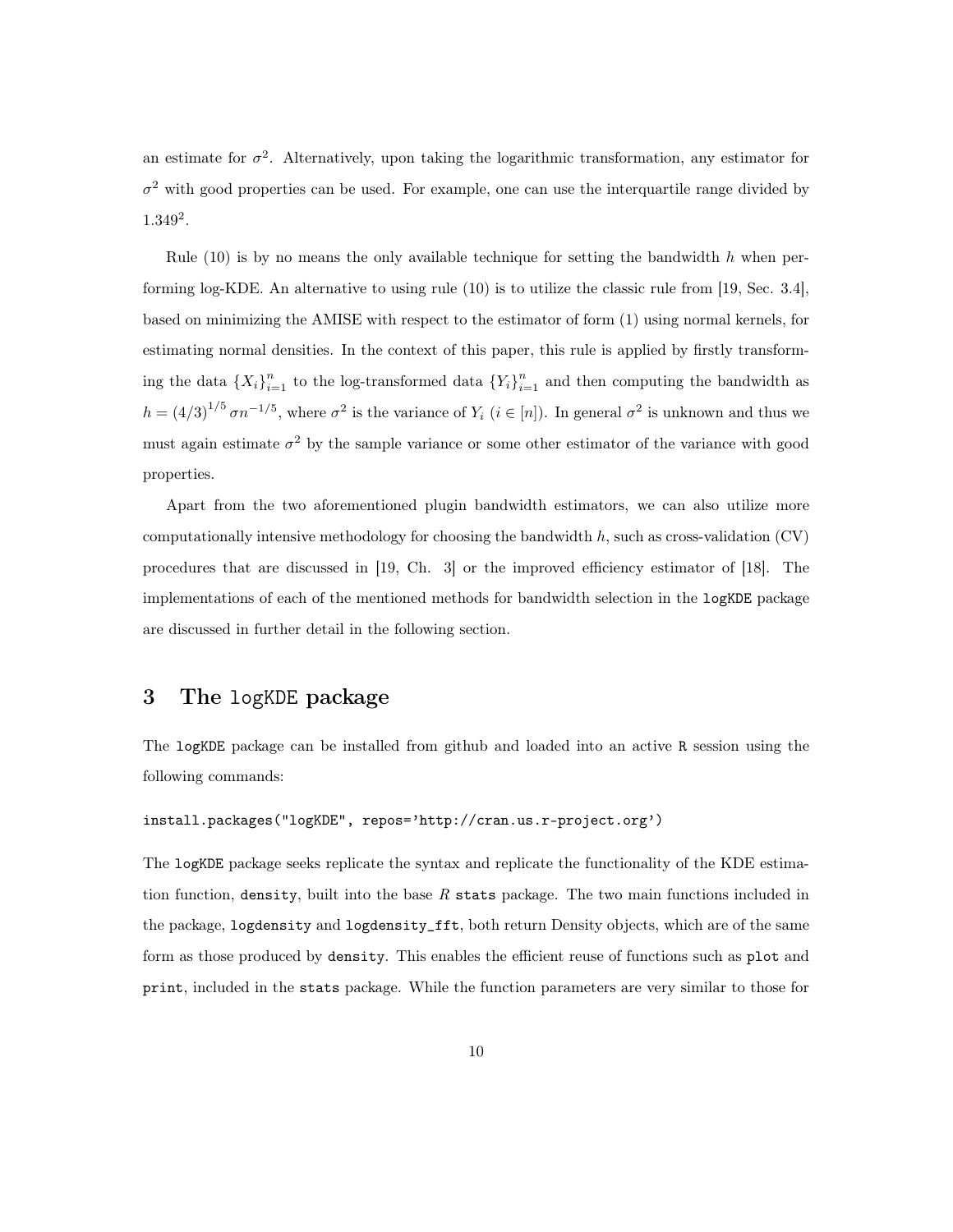density, there are a number of minor differences. The parameters of the function are as given below.

adjust The default value is 1. This parameter adjusts the calculated BW directly to enable to easy manipulation of the KDE smoothness.

weights By default all samples are weighted equally however if a vector of the length as the input vector is provided, the samples will be weighted accordingly.

n The number of points at which the KDE is computed. For logdensity\_fft the value of n must be a power of 2 and the points will be evenly spaced on a log scale. In the case of logdensity, there is no restriction on the value of n and the points are evenly spaced on a linear scale.

from, to If unspecified the values of from and to are calculated as *cut* mutliplied by the bandwidth beyond the extremes of the data. However the lower bound will always be equal to or greater than 0.001. from and to can also be specified directly.

cut Defaults to 3. Determines the range over which the KDE is computed if not specified directly through from and to.

The logKDE package also provides two new bandwidth estimation functions, bw.logCV and bw.logG, as well as a range of Log-Domain kernel functions. These can be selected using the kernel and bw parameters in logdensity and logdensity\_fft. These are described in detail the following sections.

## 3.1 Kernels

All of the kernels described in Table 1 are available in logKDE. They can be chosen via the kernel parameter in logdensity and logdensity\_fft.

Epanechnikov epanechnikov

normal normal

Laplace laplace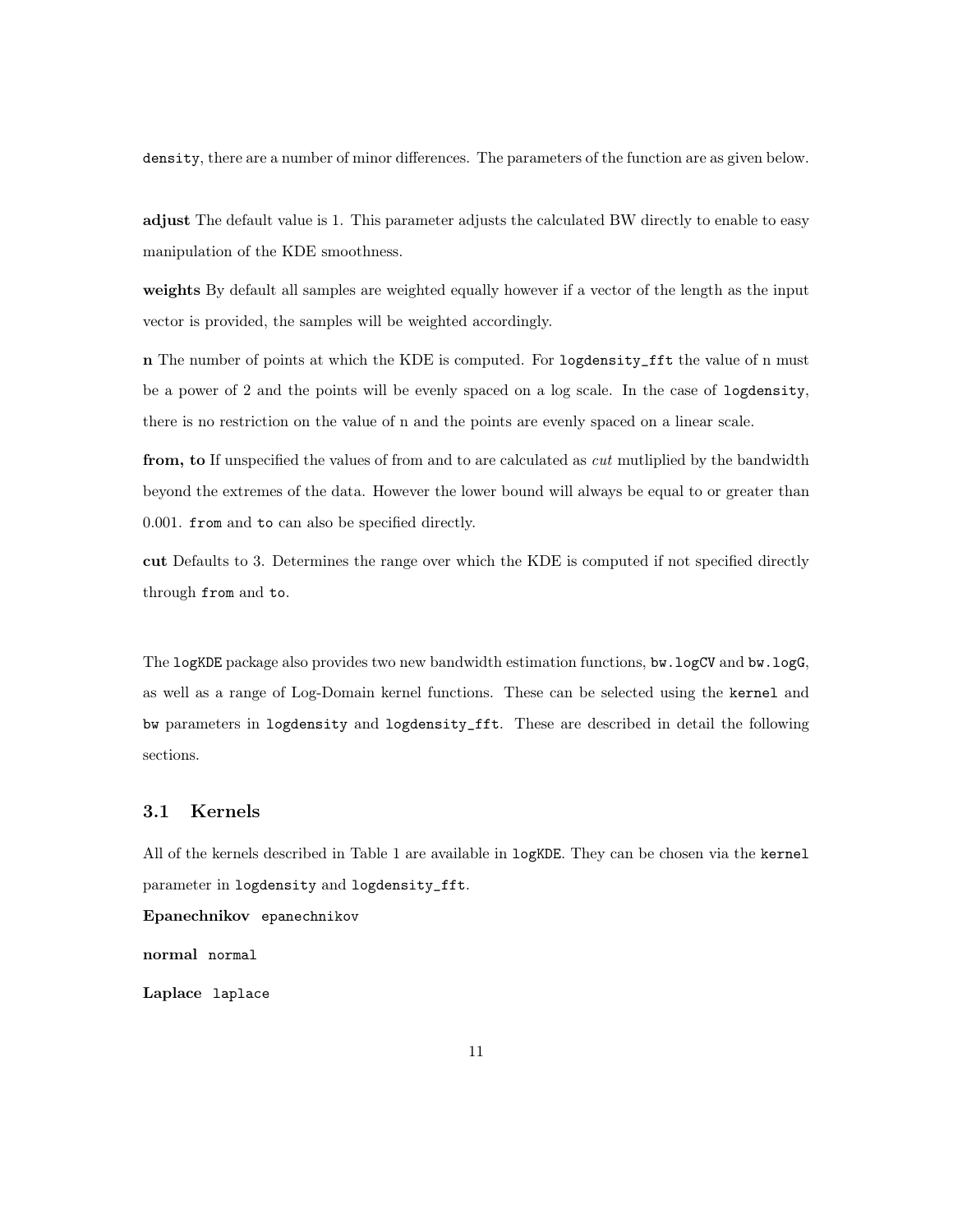logistic logistic

#### Triangular triangular

## Uniform uniform

Note that uniform is referred to as "Rectangular" in stats. By default we set kernel="Gaussian" (i.e. normal). This choice was made to conform with the default settings of the density function.

## 3.2 Bandwidth selection

The available Bandwidth selection methods with the logKDE package include all of those from stats as well as two new bandwidth (BW) methods.

nrd0 Silverman

nrd Scott

ucv Unbiased cross-validation

bcv Biased cross-validation

bw.SJ Sheather-Jones

bw.logG Modified Silverman for left-truncated data.

bw.logCV Log-CV for left-truncated data.

The equation  $h = 0.9n^{-1/5} \times \min{\{\sigma, \text{IQR}/1.34\}}$  is used to compute the **nrd0** bandwidth [19]. The nrd bandwidth is the same as nrd0, except that 0.9 is replaced by 1.06. The bandwidths ucv and bcv are computed as per the descriptions of [17], performed on the log-transformed data. The bw.SJ bandwidth is computed as per the description of [18] bw.logG bandwidth utilizes Equation (10). Finally, bw.logCV computes unbiased cross-validation bandwidths using untransformed data, rather than the log-transformed data that are used by ucv; see [4] for details.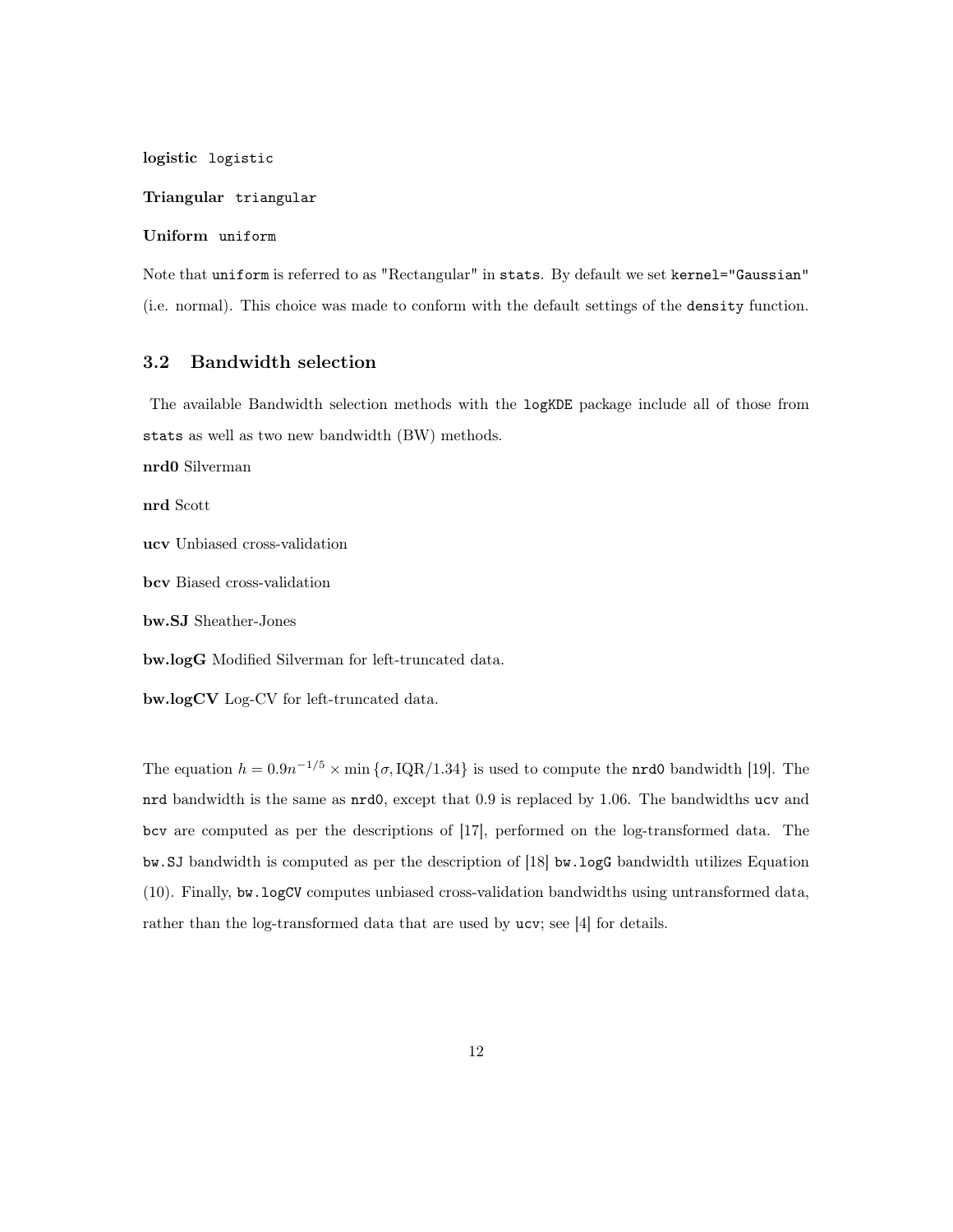# 3.3 Plotting and visualization

The reuse of functionality from base R packages allows intuitive visualization of the densities estimated using logKDE. This is illustrated in the following simple example (see Figure 1):

- > chisq10<-rchisq(100,10)
- > plot(logdensity(chisq10))



Figure 1: A basic example of the use of logdensity class from R package logKDE.

```
> print(fit1)
Call:
logdensity(x = \text{chisq10})
Data: chisq10 (100 obs.); Bandwidth 'bw' = 0.1546x y
Min. : 1.966 Min. : 0.003108
1st Qu.: 8.007 1st Qu.:0.008810
Median :14.048 Median :0.034050
```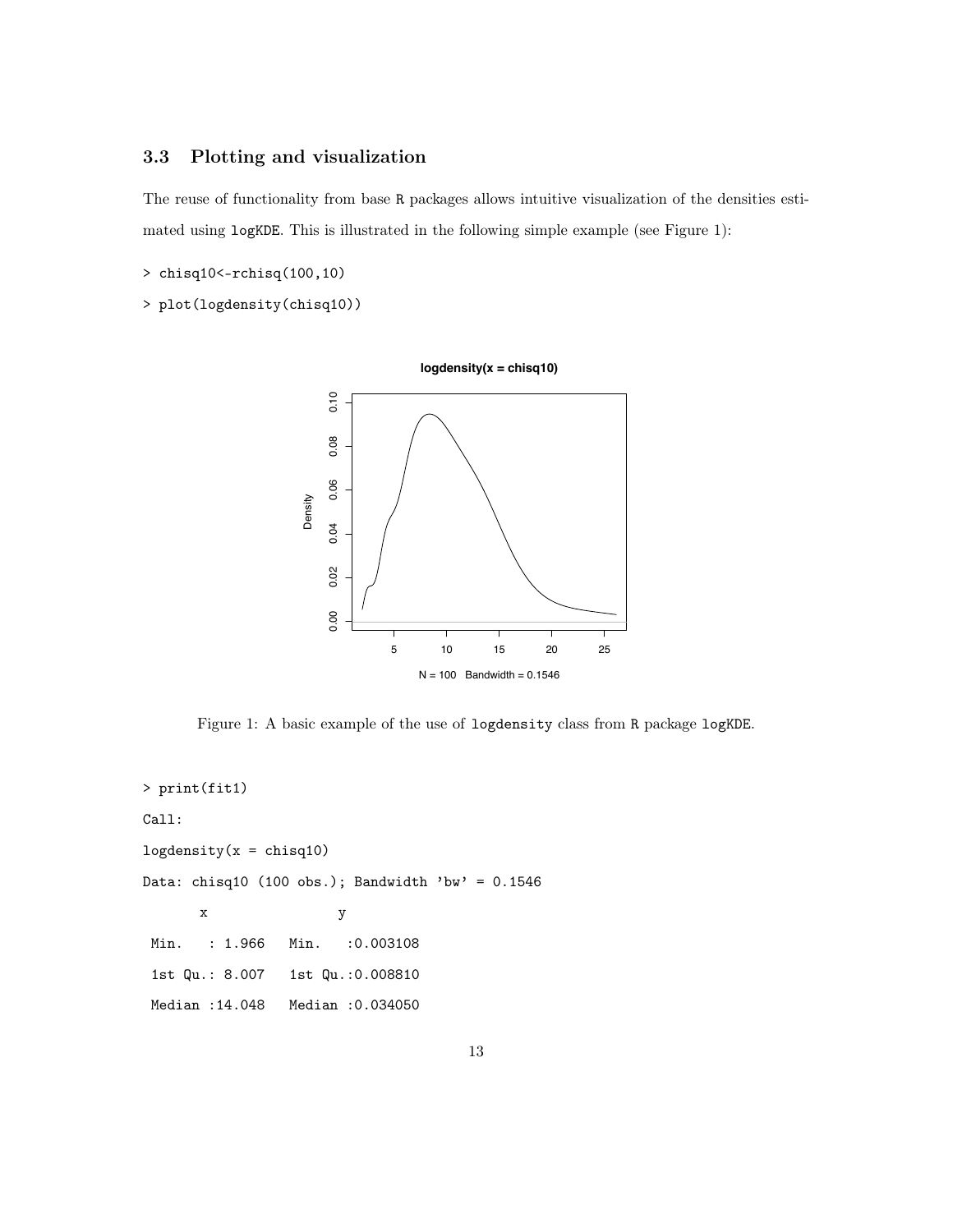| Mean |  | $:14.048$ Mean $:0.040812$      |
|------|--|---------------------------------|
|      |  | 3rd Qu.:20.089 3rd Qu.:0.071367 |
|      |  | Max. : 26.131 Max. : 0.094840   |

The shared syntax and class structure between logdensity and density allows for the simple creation of more complex graphical objects. Additionally, via a range of settings and options, different bandwidth and kernel preferences can be easily accessed, as can be seen in the following example (see Figure 2):

> fit<-logdensity(chisq10, bw ="logCV", kernel = "triangular")

- $> plot(fit, ylim=c(0, .1))$
- > grid(10,10,2)
- > x<-(seq(min(chisq10), max(chisq10), 0.01))
- > lines(x, dchisq $(x, 10)$ , col =4)



Figure 2: Another example of the use of logdensity class from R package logKDE. In this case, the bandwidth is selected using the CV method and a triangular kernel is used. The  $\chi_{10}^2$  reference distribution is marked in blue, whereas the log-KDE is plotted in black.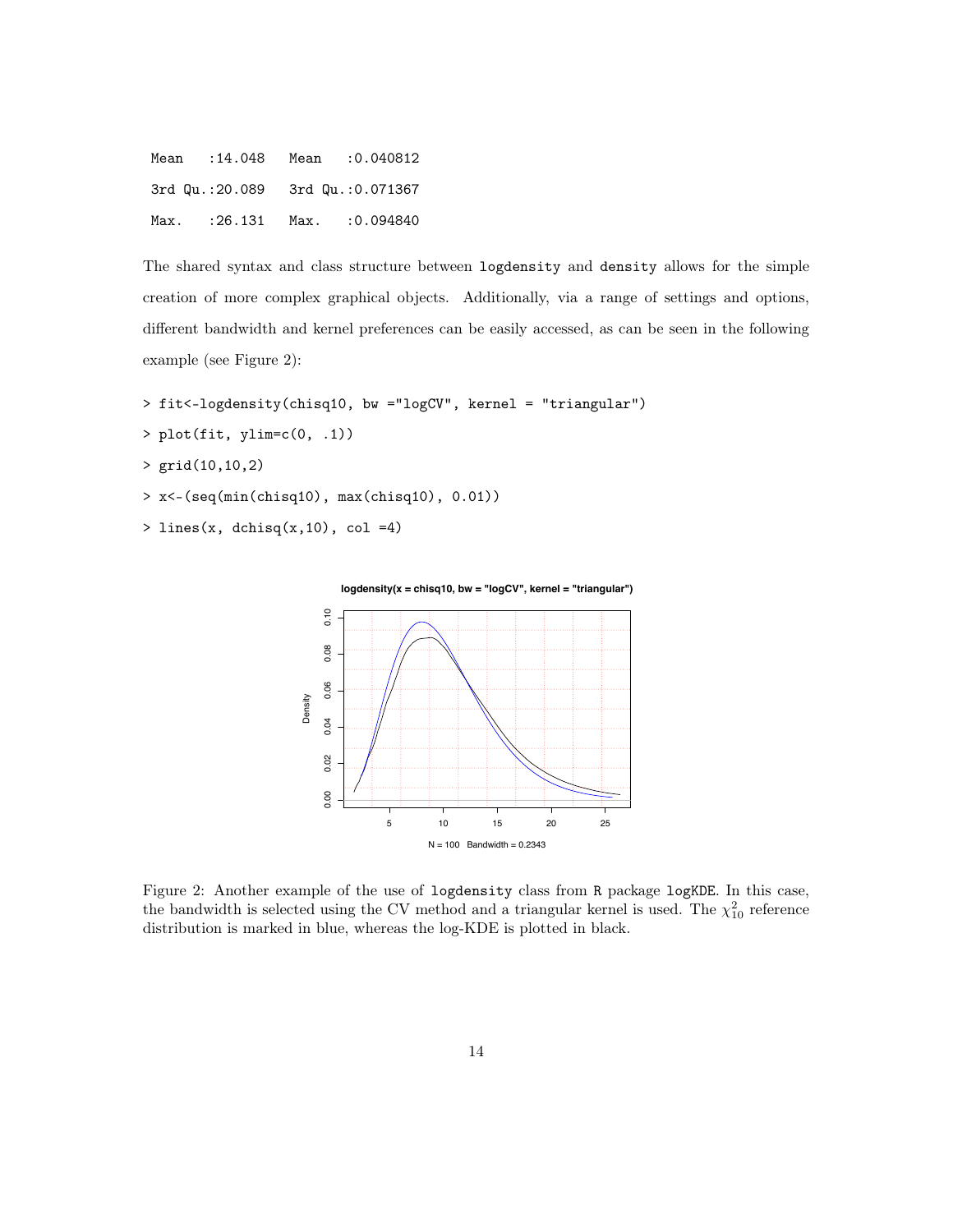# 4 Numerical Results

## 4.1 Simulation studies

Simulation studies for a range of scenarios were conducted. These scenarios correspond to those in [4]. The performance of the logKDE package was compared with those of the methods from stats and Conake [24]. For The first two packages, all available kernels were compared. For Conake, only the gamma and reciprocal inverse Gaussian (RIG) kernels were considered. The remaining available kernels from the Conake are the extended beta and the log-normal kernels. The extended beta kernel is only suitable for bounded interval domains, and the log-normal kernel is already considered in logKDE.

For each of the kernels, three different BW selection methods were compared. The Silverman method is as described in Section 3.2, the log-Silverman is our new method (bw.logG), and CV refers contextually and respectively to our untransformed unbiased-CV for logKDE kernel methods, the built-in CV method for kernels from stats (i.e. bw.ucv), or the built-in CV method for kernels from Conake (i.e. cvbw).

Random samples were drawn from three classes of test distributions: the log-normal, the lefttruncated normal, and the Singh-Maddala [20] distributions. A number of different parameter values were used for each distribution. The log-normal samples were drawn from log-normal distributions with mean 0 and standard deviations of 0.5,0.1, and 2 depending on the simulation scenario. The left-truncated normal samples are taken from a normal distribution with a mean of 1 that has been truncated at 0. Standard deviations of 0.5,0.1, and 1.5 are used in each scenario. The Singh-Maddala distribution is as it was considered in [4], with a scale parameter of 0.193, shape parameter a set to 2.8, and shape parameter q set for each scenario as one of  $1.145$ , 1.07 and 0.75. Sample sizes of 20, 50 and 100 were drawn from each distribution, in each scenario. For each scenario, 1000 replications of the sampling process were conducted and the average MISE and MIAE were calculated for each combination of the kernel density estimator, kernel type, and bandwidth estimator.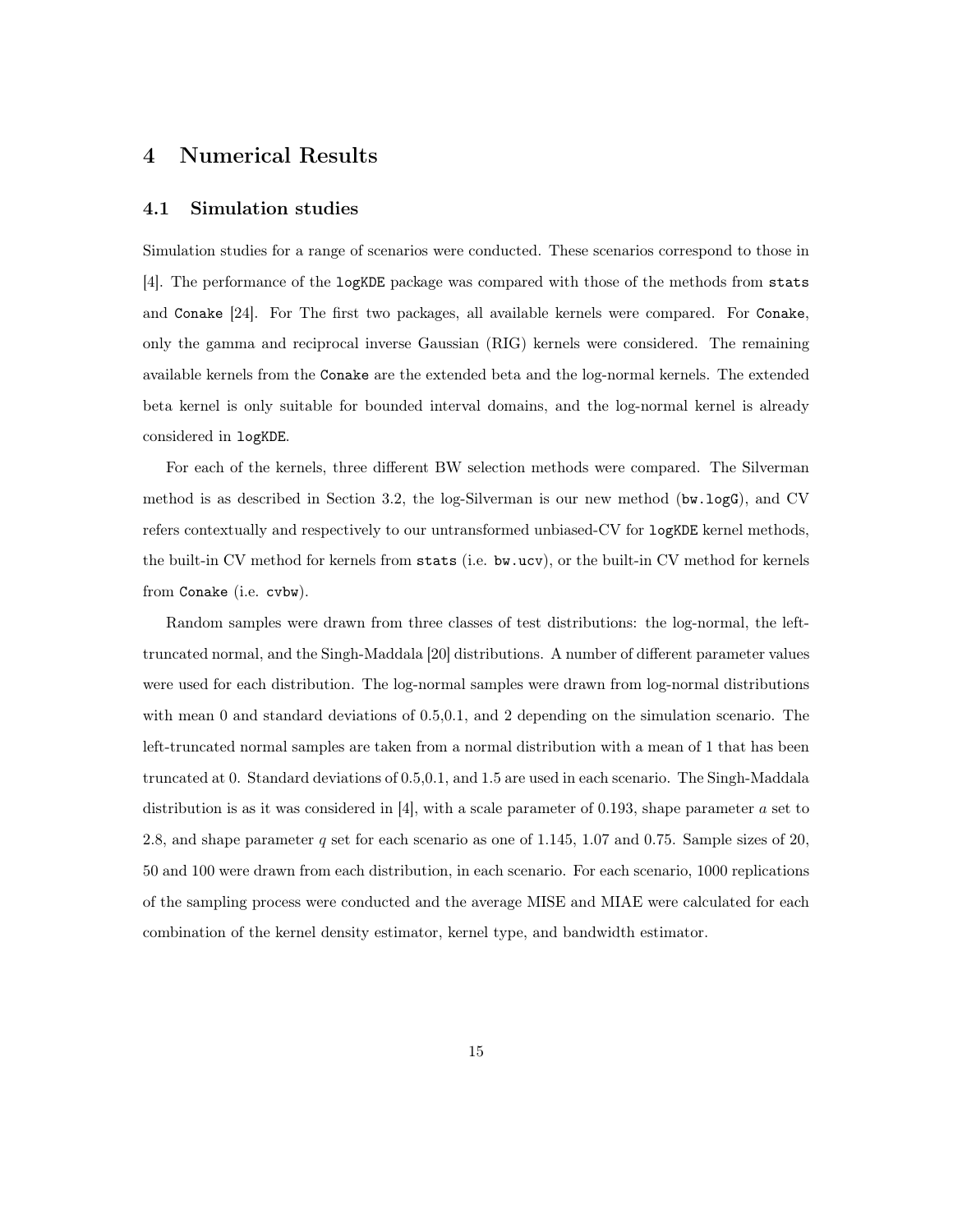The average MISE values were calculated as

$$
\frac{1}{M}\sum_{i=1}^M \int_0^\infty \left[\hat{f}(y_i) - f(y)\right]^2,
$$

where  $y_{ij}$  is the *i*th replicate sample drawn from  $f(y)$ . Here,  $M = 1000$  is the number of replications of the experiment, for each scenario. The integral is numerically computed using the trapz function from the R package pracma [2]. The average MIAE values were calculated as

$$
\frac{1}{M}\sum_{i=1}^M \int_0^\infty \left| \hat{f}(y_i) - f(y) \right|.
$$

The MIAE and MISE results are presented in Tables 2, 3, 4, 5, 6, and 7, where they are split up with respect to the sample sizes. The results for both MIAE and MISE largely followed the same pattern, as did the results for each of the sample sizes. No single estimator, bandwidth selection method, or kernel dominated across all scenarios, uniformly. Broadly, the logKDE package performed best in the log-Normal and Singh-Maddala distribution scenarios. The methods from the Conake package also performed well on the Singh-Maddala cases and on the left-truncated normal case, with standard deviation equal to 1.5. The standard KDE from stats generally performed well in the left-truncated normal cases, when the standard deviations are smaller.

## 4.2 Case Studies with real data

An illustrative example of the relative performance of the log-KDE method compared with standard KDE is provided using data taken from [26], These data comprise of 331 salaries of Major League Baseball players for the 1992 season. Both densities were constructed using the default settings of the respective packages and Gaussian kernels and both were estimated over the range [0.0001, 6500]. As can be seen in Figure 4, the log-KDE estimate is qualitatively closer to the histogram of the actual data, particularly for values that are close to the origin.

Another famous strictly positive data set is the daily ozone level data taken from a wider airquality study [3]. The data consist of 116 daily measurements of ozone concentration in parts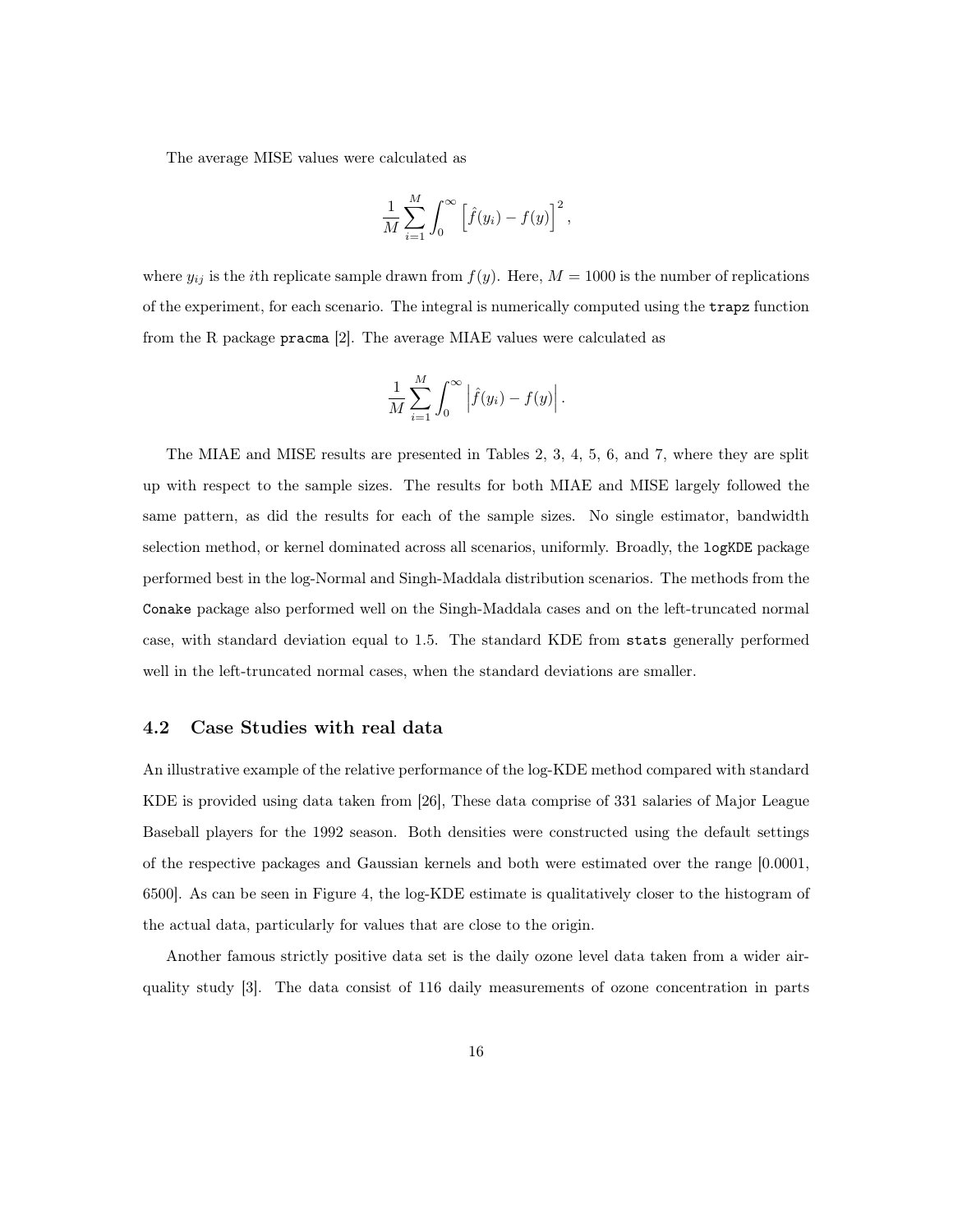|   |                                                                                                                                                                                                                                        |                  | 1.145<br>1.07 | 0.3675             | 0.5375              | 0.3003          | 0.3617          | 0.5492          | 0.3040             | 0.3644                    | 0.6116           | 0.3349          | 0.3602          | 0.5687             | 0.3125              | 0.3646               | 0.5402          | 0.3003              | 0.3816         | 0.5599          | 0.3196             | 0.3530               | 0.3515        | 0.3313       | 0.3492               | 0.3393        | 0.3311    | 0.3621         | 0.3691        | 0.3465      | 0.3519     | 0.3451        | 0.3303     | 0.4571                    | 0.4672                           | 0.4449    | 0.4617     | 0.4729        | 0.4569    |
|---|----------------------------------------------------------------------------------------------------------------------------------------------------------------------------------------------------------------------------------------|------------------|---------------|--------------------|---------------------|-----------------|-----------------|-----------------|--------------------|---------------------------|------------------|-----------------|-----------------|--------------------|---------------------|----------------------|-----------------|---------------------|----------------|-----------------|--------------------|----------------------|---------------|--------------|----------------------|---------------|-----------|----------------|---------------|-------------|------------|---------------|------------|---------------------------|----------------------------------|-----------|------------|---------------|-----------|
|   |                                                                                                                                                                                                                                        | Singh-Maddala    |               | 0.3661             | 0.5239              | 0.3099          | 0.3620          | 0.5359          | 0.3141             | 0.3726                    | 0.5906           | 0.3451          | 0.3632          | 0.5538             | 0.3231              | 0.3631               | 0.5259          | 0.3103              | 0.3833         | 0.5464          | 0.3260             | 0.3484               | 0.3798        | 0.3402       | 0.3471               | 0.3618        | 0.3414    | 0.3599         | 0.3991        | 0.3536      | 0.3476     | 0.3704        | 0.3399     | 0.4358                    | 0.4710                           | 0.4299    | 0.4406     | 0.4700        | 0.4441    |
|   |                                                                                                                                                                                                                                        |                  | 0.75          | 0.3667             | 0.4390              | 0.3141          | 0.3633          | 0.4464          | 0.3172             | 0.3717                    | 0.4898           | 0.3474          | 0.3643          | 0.4592             | 0.3253              | 0.3640               | 0.4398          | 0.3141              | 0.3834         | 0.4575          | 0.3304             | 0.3825               | 1927:0        | 0.3741       | 0.3801               | 0.4474        | 0.3720    | 0.3951         | 0.5040        | 0.3886      | 0.3805     | 0.4602        | 0.3720     | 0.3912                    | 0.5268                           | 0.4077    | 0.3925     | 0.4979        | 0.4194    |
|   |                                                                                                                                                                                                                                        |                  | $\frac{5}{1}$ | 0.3662             | 0.3108              | 0.3079          | 0.3574          | 0.2992          | 0.3109             | 0.3567                    | 0.2942           | 0.3357          | 0.3541          | 0.2938             | 0.3178              | 0.3614               | 0.3046          | 0.3078              | 0.3834         | 0.3293          | 0.3224             | 0.2904               | 0.2282        | 0.2458       | 0.2969               | 0.2306        | 0.2496    | 0.2993         | 0.2399        | 0.2591      | 0.2915     | 0.2281        | 0.2458     | 0.2583                    | 0.1923                           | 0.1929    | 0.2644     | 0.2003        | 0.2017    |
|   |                                                                                                                                                                                                                                        | Truncated Normal | $\frac{1}{1}$ | 0.3874             | 0.3196              | 0.3359          | 0.3769          | 0.3112          | 0.3355             | 0.3735                    | 0.3182           | 0.3592          | 0.3730          | 0.3095             | 0.3407              | 0.3811               | 0.3147          | 0.3345              | 0.4072         | 0.3401          | 0.3543             | 0.2924               | 0.2376        | 0.2596       | 0.2983               | 0.2413        | 0.2662    | 0.3019         | 0.2492        | 0.2718      | 0.2938     | 0.2381        | 0.2614     | 0.2896                    | 0.2448                           | 0.2351    | 0.2794     | 0.2383        | 0.2324    |
|   |                                                                                                                                                                                                                                        |                  | $\frac{5}{0}$ | 0.4127             | 0.3227              | 0.3597          | 0.4045          | 0.3228          | 0.3608             | 0.4063                    | 0.3412           | 0.3828          | 0.4021          | 0.3266             | 0.3661              | 0.4082               | 0.3220          | 0.3589              | 0.4311         | 0.3368          | 0.3781             | 0.2698               | 0.2316        | 0.2744       | 0.2764               | 0.2383        | 0.2813    | 0.2789         | 0.2424        | 0.2865      | 0.2717     | 0.2336        | 0.2760     | 0.3400                    | 0.3648                           | 0.3232    | 0.3320     | 0.3604        | 0.3259    |
|   |                                                                                                                                                                                                                                        |                  | 2.0           | 0.3396             | 0.5807              | 0.1969          | 0.3453          | 0.5729          | 0.2012             | 0.3745                    | 0.5602           | 0.2248          | 0.3551          | 0.5684             | 0.2079              | 0.3401               | 0.5751          | 0.1980              | 0.3557         | 0.5886          | 0.2044             | 0.4158               | 0.6620        | 0.4417       | 0.3959               | 0.6504        | 0.4148    | 0.4413         | 0.6728        | 0.4680      | 0.4016     | 0.6528        | 0.4239     | 0.3794                    | 0.6809                           | 0.4152    | 0.3555     | 0.3412        | 0.3335    |
|   |                                                                                                                                                                                                                                        | Log-Normal       | $\frac{1}{2}$ | 0.2992             | 0.2872              | 0.2482          | 0.2988          | 0.2774          | 0.2537             | 0.3148                    | 0.2729           | 0.2874          | 0.3021          | 0.2726             | 0.2635              | 0.2981               | 0.2816          | 0.2493              | 0.3106         | 0.3025          | 0.2597             | 0.3559               | 0.4043        | 0.3486       | 0.3540               | 0.3784        | 0.3432    | 0.3692         | 0.4317        | 0.3640      | 0.3536     | 0.3894        | 0.3448     | 0.2979                    | 0.2940                           | 0.2679    | 0.3005     | 0.2574        | 0.2611    |
|   |                                                                                                                                                                                                                                        |                  | 0.5           | 0.3282             | 0.2807              | 0.2820          | 0.3257          | 0.2763          | 0.2854             | 0.3359                    | 0.2854           | 0.3155          | 0.3262          | 0.2762             | 0.2930              | 0.3266               | 0.2781          | 0.2822              | 0.3406         | 0.2959          | 0.2970             | 0.3469               | 0.3519        | 0.3376       | 0.3422               | 0.3387        | 0.3349    | 0.3618         | 0.3712        | 0.3539      | 0.3437     | 0.3447        | 0.3349     | 0.3433                    | 0.4335                           | 0.3661    | 0.3406     | 0.4115        | 0.3655    |
|   | Table 2: MIAE calculated from a 1000 replicates with 20 observation each for each of the simulation scenarios and combination<br>of estimator, kernel, and bandwidth selection method. The top 5 results for each scenario are in bold | Bandwidth Method |               | <b>PS</b>          | log-Silverman       | Silverman       | <b>S</b>        | log-Silverman   | Silverman          | $\widetilde{\mathcal{L}}$ | log-Silverman    | Silvernan       | $\mathcal{L}$   | log-Silverman      | Silverman           | $\widetilde{\delta}$ | log-Silverman   | Silverman           | $\overline{C}$ | log-Silverman   | Silverman          | $\widetilde{\delta}$ | log-Silverman | Silverman    | $\widetilde{\delta}$ | log-Silverman | Silverman | $\overline{5}$ | log-Silverman | Silverman   | <b>S</b>   | log-Silverman | Silverman  | $\widetilde{\mathcal{L}}$ | $\log\text{-}\mathrm{Silverman}$ | Silverman | <b>S</b>   | log-Silverman | Silverman |
|   |                                                                                                                                                                                                                                        | Kernel           |               | Epanechnikov       | Epanechnikov        | Epanechnikov    | Gaussian        | Gaussian        | Gaussian           | Laplace                   | Laplace          | Laplace         | logistic        | logistic           | logistic            | triangular           | triangular      | $\text{triangular}$ | uniform        | uniform         | uniform            | Epanechnikov         | Epanechnikov  | Epanechnikov | Gaussian             | Gaussian      | Gaussian  | rectangular    | rectangular   | rectangular | triangular | triangular    | triangular | gamma                     | gamma                            | gamma     | <b>RIG</b> | <b>RIG</b>    | RIG       |
| 互 |                                                                                                                                                                                                                                        | Package          |               | $\log{\text{KDE}}$ | $\log \mathrm{KDE}$ | $\log{\rm KDE}$ | $\log{\rm KDE}$ | $\log{\rm KDE}$ | $log \mathrm{KDE}$ | $\log{\rm KDE}$           | $log \text{KDE}$ | $\log{\rm KDE}$ | $\log{\rm KDE}$ | $log \mathrm{KDE}$ | $\log \mathrm{KDE}$ | logKDE               | $\log{\rm KDE}$ | $log \mathrm{KDE}$  | logKDE         | $\log{\rm KDE}$ | $log \mathrm{KDE}$ | stats                | stats         | stats        | stats                | stats         | stats     | stats          | stats         | stats       | stats      | stats         | stats      | Conake                    | Conake                           | Conake    | Conake     | Conake        | Conake    |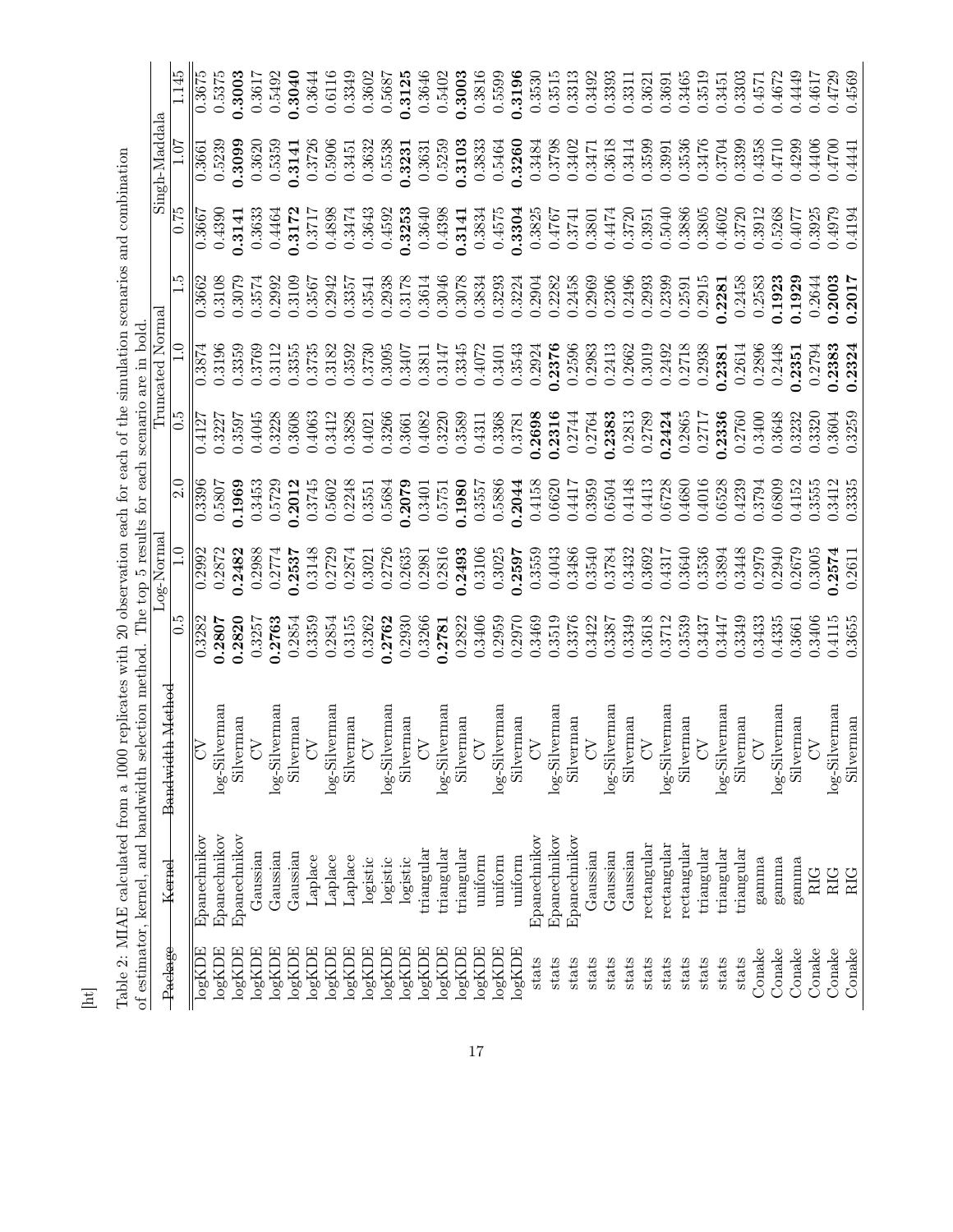| Bandwidth Method<br>of estimator, kernel, and bandwidth selection<br>S<br>Epanechnikov<br>Kernel | method                       |                            | 0.5<br>0.07795     | Log-Norma<br>0.10206 | $\overline{2.0}$<br>0.29039 | The top 5 results for each scenario are in bold<br>5.0<br>0.1260 | Truncated Norma<br>0.08973 | ŗ.<br>0.09950      | 0.75<br>0.4900   | Singh-Maddala<br>0.5797 | 1.145<br>0.5024  |
|--------------------------------------------------------------------------------------------------|------------------------------|----------------------------|--------------------|----------------------|-----------------------------|------------------------------------------------------------------|----------------------------|--------------------|------------------|-------------------------|------------------|
| $\log{\rm KDE}$<br>log KDE                                                                       | Epanechnikov<br>Epanechnikov | log-Silverman<br>Silverman | 0.05416<br>0.04775 | 0.09375<br>0.04854   | 0.26858<br>0.07955          | 0.07742<br>0.10214                                               | 0.07983<br>0.06364         | 0.06528<br>0.05306 | 0.5272<br>0.2419 | 0.9819<br>0.2902        | 1.1256<br>0.3062 |
| $\log{\rm KDE}$                                                                                  | Gaussian                     | $\delta$                   | 0.07932            | 0.10109              | 0.29614                     | 0.12574                                                          | 0.08952                    | 0.09759            | 0.4794           | 0.5386                  | 0.5095           |
| $\log{\rm KDE}$                                                                                  | Gaussian                     | log-Silverman              | 0.04663            | 0.08226              | 0.26044                     | 0.07999                                                          | 0.06431                    | 0.05183            | 0.5510           | 1.0284                  | 1.2007           |
| $log \mathrm{KDE}$                                                                               | Gaussian                     | Silverman                  | 0.05676            | 0.05026              | 0.08000                     | 0.10487                                                          | 0.08217                    | 0.06718            | 0.2510           | 0.3046                  | 0.3182           |
| $log \text{KDE}$                                                                                 | Laplace                      | $\zeta$                    | 0.09053            | 0.11080              | 0.35059                     | 0.14292                                                          | 0.10041                    | 0.10573            | 0.5213           | 0.5560                  | 0.5588           |
| $log \mathrm{KDE}$                                                                               | Laplace                      | log-Silverman              | 0.05202            | 0.06884              | 0.24550                     | 0.09759                                                          | 0.07641                    | 0.05736            | 0.6944           | 1.2725                  | 1.5827           |
| $\log{\rm KDE}$                                                                                  | Laplace                      | Silverman                  | 0.07244            | 0.06265              | 0.09271                     | 0.12804                                                          | 0.09993                    | 0.08421            | 0.3098           | 0.3923                  | 0.4049           |
| $\log{\rm KDE}$                                                                                  | logistic                     | $\lesssim$                 | 0.08211            | 0.10322              | 0.31327                     | 0.12959                                                          | 0.09188                    | 0.09888            | 0.4879           | 0.5326                  | 0.5243           |
| $log \text{KDE}$                                                                                 | logistic                     | log-Silverman              | 0.04715            | 0.07570              | 0.25562                     | 0.08471                                                          | 0.06727                    | 0.05268            | 0.5896           | 1.1003                  | 1.3078           |
| $\log{\rm KDE}$                                                                                  | logistic                     | Silverman                  | 0.06095            | 0.05368              | 0.08310                     | 0.11082                                                          | 0.08696                    | 0.07123            | 0.2665           | 0.3286                  | 0.3408           |
| $\log \mathrm{KDE}$                                                                              | triangular                   | $\mathcal{L}$              | 0.07826            | 0.10070              | 0.28910                     | 0.12488                                                          | 0.08804                    | 0.09748            | 0.4781           | 0.5450                  | 0.4997           |
| $\log \mathrm{KDE}$                                                                              | $\operatorname{triangular}$  | log-Silverman              | 0.04700            | 0.08691              | 0.26171                     | 0.07768                                                          | 0.06343                    | 0.05196            | 0.5330           | 0.9852                  | 1.1532           |
| $\log{\rm KDE}$                                                                                  | $\text{triangular}$          | Silverman                  | 0.05482            | 0.04872              | 0.07900                     | 0.10270                                                          | 0.08002                    | 0.06569            | 0.2441           | 0.2946                  | 0.3082           |
| $log \mathrm{KDE}$                                                                               | uniform                      | $\mathcal{L}$              | 0.08280            | 0.11495              | 0.31449                     | 0.13818                                                          | 0.09713                    | 0.12898            | 0.5471           | 0.6905                  | 0.5314           |
| $log \text{KDE}$                                                                                 | uniform                      | log-Silverman              | 0.05372            | 0.10892              | 0.27880                     | 0.08390                                                          | 0.07130                    | 0.06017            | 0.5691           | 1.0592                  | 1.1983           |
| $\log \mathrm{KDE}$                                                                              | uniform                      | Silverman                  | 0.05983            | 0.05390              | 0.08938                     | 0.11551                                                          | 0.08740                    | 0.07250            | 0.2662           | 0.3215                  | 0.3469           |
| stats                                                                                            | Epanechnikov                 | $\lesssim$                 | 0.06900            | 0.05916              | 0.17570                     | 0.06135                                                          | 0.04439                    | 0.03452            | 0.2597           | 0.2959                  | 0.3657           |
| stats                                                                                            | Epanechnikov                 | log-Silverman              | 0.06792            | 0.09297              | 0.31656                     | 0.03710                                                          | 0.02500                    | 0.01822            | 0.4815           | 0.3851                  | 0.3443           |
| stats                                                                                            | Epanechnikov                 | Silverman                  | 0.06239            | 0.05982              | 0.19862                     | 0.05825                                                          | 0.03141                    | 0.02122            | 0.2421           | 0.2652                  | 0.2797           |
| stats                                                                                            | Gaussian                     | $\delta$                   | 0.06802            | 0.05824              | 0.16631                     | 0.06567                                                          | 0.04725                    | 0.03663            | 0.2580           | 0.2982                  | 0.3646           |
| stats                                                                                            | Gaussian                     | log-Silverman              | 0.06221            | 0.08342              | 0.31181                     | 0.04006                                                          | 0.02605                    | 0.01859            | 0.4287           | 0.3481                  | 0.3149           |
| stats                                                                                            | Gaussian                     | Silverman                  | 0.06188            | 0.05591              | 0.18711                     | 0.06225                                                          | 0.03310                    | 0.02211            | 0.2380           | 0.2679                  | 0.2844           |
| stats                                                                                            | rectangular                  | $\zeta$                    | 0.07394            | 0.06285              | 0.18532                     | 0.06378                                                          | 0.04624                    | 0.03595            | 0.2750           | 0.3125                  | 0.3832           |
| stats                                                                                            | rectangular                  | log-Silverman              | 0.07597            | 0.10217              | 0.32065                     | 0.04014                                                          | 0.02724                    | 0.02001            | 0.5321           | 0.4242                  | 0.3826           |
| stats                                                                                            | rectangular                  | Silverman                  | 0.06852            | 0.06572              | 0.20957                     | 0.06267                                                          | 0.03413                    | 0.02328            | 0.2622           | 0.2863                  | 0.3102           |
| stats                                                                                            | $\operatorname{triangular}$  | $\zeta$                    | 0.06820            | 0.05820              | 0.16829                     | 0.06283                                                          | 0.04527                    | 0.03514            | 0.2583           | 0.2975                  | 0.3727           |
| stats                                                                                            | triangular                   | log-Silverman              | 0.06477            | 0.08669              | 0.31257                     | 0.03804                                                          | 0.02523                    | 0.01818            | 0.4478           | 0.3644                  | 0.3285           |
| stats                                                                                            | triangular                   | Silverman                  | 0.06165            | 0.05720              | 0.18973                     | 0.05947                                                          | 0.03185                    | 0.02135            | 0.2390           | 0.2652                  | 0.2813           |
| Conake                                                                                           | gamma                        | $\widetilde{\mathcal{E}}$  | 0.07313            | 0.06264              | 0.09257                     | 0.08004                                                          | 0.04545                    | 0.04119            | 0.3131           | 0.5192                  | 0.5892           |
| Conake                                                                                           | gamma                        | log-Silverman              | 0.10366            | 0.05921              | 0.23399                     | 0.06605                                                          | 0.02355                    | 0.01377            | 0.5964           | 0.7255                  | 0.7824           |
| Conake                                                                                           | gamma                        | Silverman                  | 0.07816            | 05334                | 0.09885                     | 0.5612                                                           | 0.02368                    | 0.01468            | 0.4132           | 0.5591                  | 0.5993           |
| Conake                                                                                           | RIG                          | $\sum$                     | 0.07487            | 0.05968              | 0.08186                     | 0.08118                                                          | 0.04600                    | 0.04148            | 0.3271           | 0.5479                  | 0.6245           |
| Conake                                                                                           | RIG                          | log-Silverman              | 0.10333            | 0.05497              | 0.04973                     | 0.07130                                                          | 0.02679                    | 0.01798            | 0.6241           | 0.8121                  | 0.8889           |
| Conake                                                                                           | RIG                          | Silverman                  | 0.08359            | 0.05102              | 0.06137                     | 0.06218                                                          | 0.02689                    | 0.01870            | 0.4695           | 0.6680                  | 0.7277           |

Table 3: MISE calculated from a 1000 replicates with 20 observations each for each of the simulation scenarios and combination Table 3: MISE calculated from a 1000 replicates with 20 observations each for each of the simulation scenarios and combination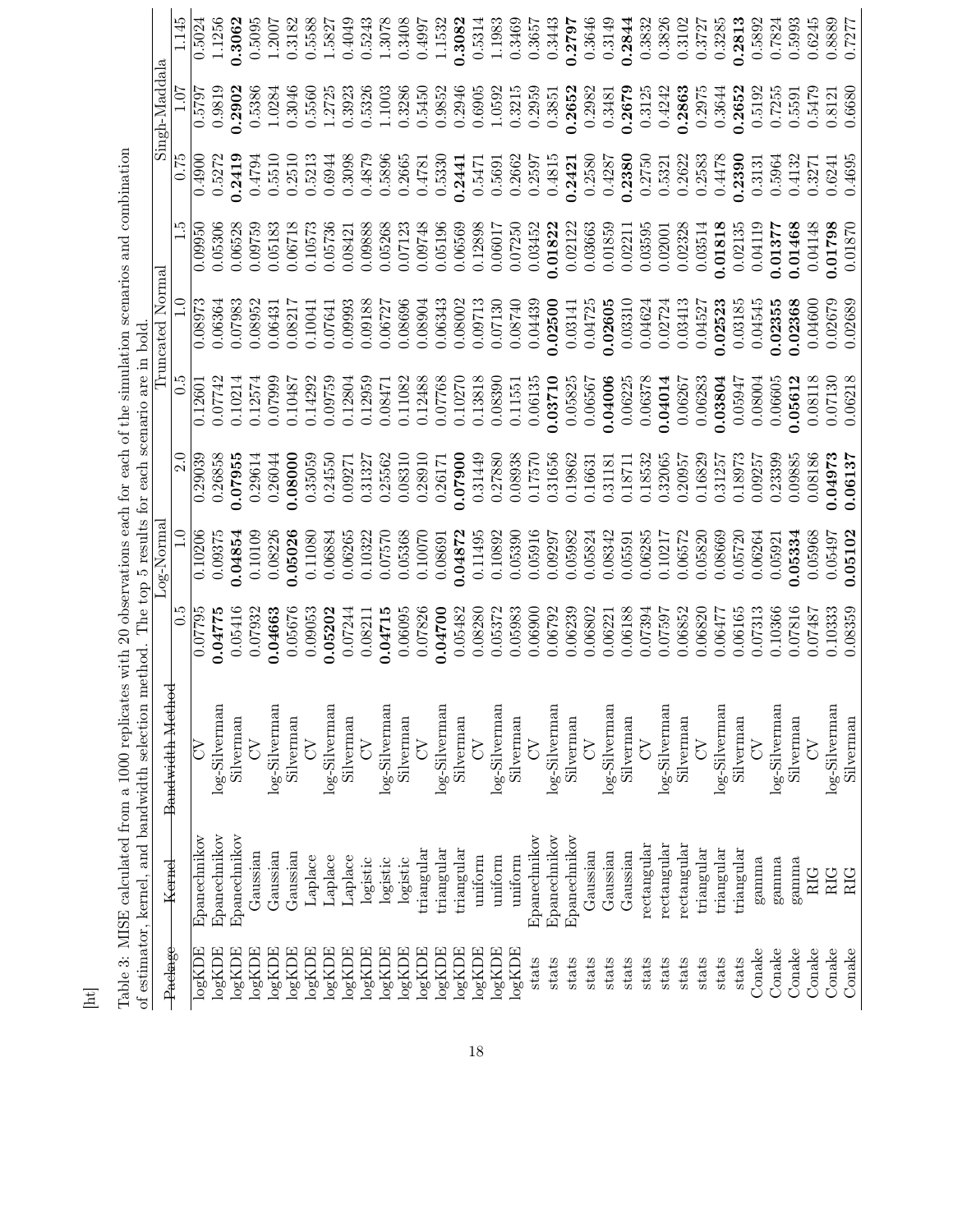| of estimator, kernel, and bandwidth selection |                             |                             | method. The top 5 results for each scenario are in bold. |             |                  |        |                 |               |        |               |        |
|-----------------------------------------------|-----------------------------|-----------------------------|----------------------------------------------------------|-------------|------------------|--------|-----------------|---------------|--------|---------------|--------|
| Package                                       | Kernel                      | Bandwidth Method            |                                                          | $Log-Norma$ |                  |        | Truncated Norma |               |        | Singh-Maddala |        |
|                                               |                             |                             | 0.5                                                      | $\Xi$       | $\overline{2.0}$ | 0.5    | $\frac{1}{1}$   | $\frac{5}{1}$ | 0.75   | 1.07          | 1.145  |
| $\log{\rm KDE}$                               | Epanechnikov                | $\overline{\text{C}}$       | 0.2179                                                   | 0.2068      | 0.2635           | 0.2614 | 0.2780          | 0.2569        | 0.2537 | 0.2444        | 0.2219 |
| logKDE                                        | Epanechnikov                | log-Silverman               | 0.1890                                                   | 0.2473      | 0.7032           | 0.2151 | 0.2329          | 0.2314        | 0.2877 | 0.3608        | 0.3706 |
| log KDE                                       | Epanechnikov                | Silverman                   | 0.1820                                                   | 0.1598      | 0.1279           | 0.2187 | 0.2270          | 0.2103        | 0.2134 | 0.2115        | 0.2102 |
| $\log{\rm KDE}$                               | Gaussian                    | $\zeta$                     | 0.2192                                                   | 0.2090      | 0.2711           | 0.2590 | 0.2706          | 0.2535        | 0.2544 | 0.2431        | 0.2213 |
| $\log{\rm KDE}$                               | Gaussian                    | log-Silverman               | 0.1878                                                   | 0.2364      | <b>L6690</b>     | 0.2146 | 0.2273          | 0.2213        | 0.2928 | 0.3701        | 0.3784 |
| $\log \mathrm{KDE}$                           | $\rm Gaussian$              | Silverman                   | 0.1865                                                   | 0.1638      | 0.1320           | 0.2200 | 0.2280          | 0.2105        | 0.2167 | 0.2134        | 0.2137 |
| $log \text{KDE}$                              | Laplace                     | $\delta$                    | 0.2340                                                   | 0.2246      | 0.3014           | 0.2643 | 0.2687          | 0.2599        | 0.2701 | 0.2526        | 0.2330 |
| $\log{\rm KDE}$                               | Laplace                     | log-Silverman               | 0.1974                                                   | 0.2193      | 0.6889           | 0.2282 | 0.2317          | 0.2130        | 0.3255 | 0.4110        | 0.4193 |
| $log \mathrm{KDE}$                            | Laplace                     | Silverman                   | 0.2125                                                   | 0.1862      | 0.1506           | 0.2388 | 0.2459          | 0.2274        | 0.2393 | 0.2356        | 0.2369 |
| $\log_{\rm KDE}$                              | logistic                    | $\mathcal{L}_{\mathcal{O}}$ | 0.2225                                                   | 0.2133      | 0.2812           | 0.2587 | 0.2675          | 0.2536        | 0.2582 | 0.2448        | 0.2236 |
| $log \mathrm{KDE}$                            | $logistic$                  | log-Silverman               | 0.1887                                                   | 0.2278      | 0.6969           | 0.2171 | 0.2258          | 0.2155        | 0.3022 | 0.3831        | 0.3908 |
| log KDE                                       | logistic                    | Silverman                   | 0.1938                                                   | 0.1701      | 0.1373           | 0.2243 | 0.2321          | 0.2144        | 0.2231 | 0.2189        | 0.2204 |
| $log \mathrm{KDE}$                            | $\operatorname{triangular}$ | $\mathcal{L}$               | 0.2180                                                   | 0.2072      | 0.2657           | 0.2596 | 0.2742          | 0.2547        | 0.2533 | 0.2432        | 0.2211 |
| $log \text{KDE}$                              | $\operatorname{triangular}$ | log-Silverman               | 0.1883                                                   | 0.2425      | 0.7002           | 0.2143 | 0.2298          | 0.2263        | 0.2887 | 0.3631        | 0.3725 |
| logKDE                                        | triangular                  | Silverman                   | 0.1834                                                   | 0.1609      | 0.1293           | 0.2182 | 0.2268          | 0.2093        | 0.2137 | 0.2115        | 0.2108 |
| logKDE                                        | uniform                     | $\sum$                      | 0.2263                                                   | 0.2143      | 0.2736           | 0.2722 | 0.2917          | 0.2676        | 0.2646 | 0.2551        | 0.2312 |
| $log \text{KDE}$                              | uniform                     | log-Silverman               | 0.1986                                                   | 0.2570      | 0.7062           | 0.2270 | 0.2466          | 0.2445        | 0.3017 | 0.3776        | 0.3866 |
| $log \mathrm{KDE}$                            | uniform                     | Silverman                   | 0.1932                                                   | 0.1677      | 0.1327           | 0.2311 | 0.2382          | 0.2214        | 0.2245 | 0.2235        | 0.2211 |
| stats                                         | Epanechnikov                | $\mathcal{L}$               | 0.2473                                                   | 0.2659      | 0.3839           | 0.1661 | 0.1952          | 0.2061        | 0.2806 | 0.2647        | 0.2457 |
| stats                                         | Epanechnikov                | log-Silverman               | 0.2575                                                   | 0.3713      | 0.7308           | 0.1415 | 0.1737          | 0.1686        | 0.4197 | 0.2969        | 0.2877 |
| stats                                         | Epanechnikov                | Silverman                   | 0.2331                                                   | 0.2626      | 0.4169           | 0.1585 | 0.1826          | 0.1766        | 0.2697 | 0.2528        | 0.2339 |
| stats                                         | Gaussian                    | $\zeta$                     | 0.2466                                                   | 0.2681      | 0.3607           | 0.1705 | 0.1988          | 0.2103        | 0.2802 | 0.2636        | 0.2467 |
| stats                                         | Gaussian                    | log-Silverman               | 0.2484                                                   | 0.3427      | 0.7260           | 0.1451 | 0.1758          | 0.1687        | 0.3894 | 0.2839        | 0.2732 |
| stats                                         | Gaussian                    | Silverman                   | 0.2327                                                   | 0.2534      | 0.3869           | 0.1630 | 0.1854          | 0.1778        | 0.2670 | 0.2531        | 0.2350 |
| stats                                         | rectangular                 | 5                           | 0.2568                                                   | 0.2748      | 0.4070           | 0.1737 | 0.2009          | 0.2129        | 0.2891 | 0.2728        | 0.2544 |
| stats                                         | rectangular                 | log-Silverman               | 0.2714                                                   | 0.3970      | 0.7348           | 0.1507 | 0.1815          | 0.1773        | 0.4474 | 0.3113        | 0.3047 |
| stats                                         | rectangular                 | Silverman                   | 0.2431                                                   | 0.2763      | 0.4437           | 0.1676 | 0.1910          | 0.1863        | 0.2813 | 0.2608        | 0.2455 |
| stats                                         | triangular                  | $\zeta$                     | 0.2463                                                   | 0.2658      | 0.3692           | 0.1673 | 0.1957          | 0.2070        | 0.2799 | 0.2641        | 0.2462 |
| stats                                         | $\operatorname{triangular}$ | log-Silverman               | 0.2526                                                   | 0.3562      | 0.7271           | 0.1422 | 0.1737          | 0.1677        | 0.4035 | 0.2906        | 0.2806 |
| stats                                         | $\operatorname{triangular}$ | Silverman                   | 0.2323                                                   | 0.2574      | 0.3984           | 0.1595 | 0.1827          | 0.1760        | 0.2675 | 0.2526        | 0.2338 |
| Conake                                        | RIG                         | <b>S</b>                    | 0.2395                                                   | 0.2080      | 0.3222           | 0.2131 | 0.1911          | 0.1701        | 0.2443 | 0.2297        | 0.2119 |
| Conake                                        | <b>RIG</b>                  | log-Silverman               | 0.3739                                                   | 0.2206      | 0.3673           | 0.3315 | 0.1982          | 0.1507        | 0.3598 | 0.3359        | 0.3369 |
| Conake                                        | RIG                         | Silverman                   | 0.3287                                                   | 0.1938      | 0.3243           | 0.2983 | 0.1861          | 0.1469        | 0.2644 | 0.2736        | 0.2639 |
| Conake                                        | $gamma$                     | $\mathcal{L}$               | 0.2342                                                   | 0.2037      | 0.3575           | 0.2159 | 0.1987          | 0.1681        | 0.2361 | 0.2382        | 0.2081 |
| Conake                                        | gamma                       | log-Silverman               | 0.3834                                                   | 0.2612      | 0.7434           | 0.3260 | 0.2018          | 1457          | 0.4247 | 0.3779        | 0.3780 |
| Consider                                      | gamma                       | Silverman                   | 0.3216                                                   | 0.2044      | 0.3889           | 0.2859 | 0.1868          | 0.1411        | 0.2739 | 0.2871        | 0.2692 |

 $\Xi$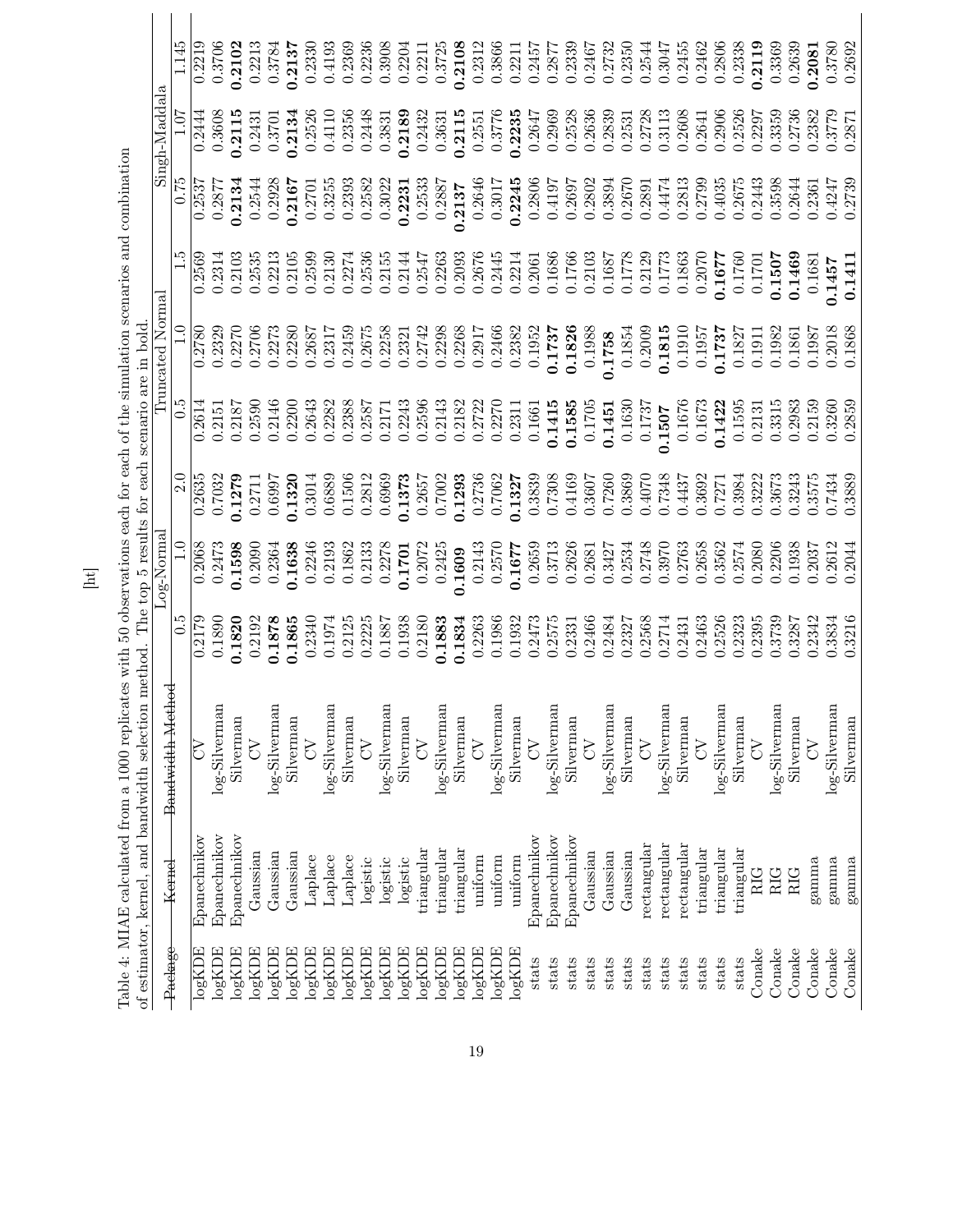|                                                                                                                                                                                                                                          | 1.145            | 0.1674                  | 0.4845             | 0.1460          | 0.1709             | 0.5118          | 0.1526              | 0.1959          | 0.6555           | 0.1924          | 0.1771           | 0.5526          | 0.1634              | 0.1680                   | 0.4938          | 0.1476          | 0.1786           | 0.5294           | 0.1607    | 0.1504       | 0.2582        | 0.1296       | 0.1526        | 0.2269        | 0.1312    | 0.1608      | 0.2884        | 0.1434      | 0.1517        | 0.2416        | 0.1297     | 0.1251     | 0.3921        | 0.2418     | 0.1194        | 0.4177        | 0.2178    |
|------------------------------------------------------------------------------------------------------------------------------------------------------------------------------------------------------------------------------------------|------------------|-------------------------|--------------------|-----------------|--------------------|-----------------|---------------------|-----------------|------------------|-----------------|------------------|-----------------|---------------------|--------------------------|-----------------|-----------------|------------------|------------------|-----------|--------------|---------------|--------------|---------------|---------------|-----------|-------------|---------------|-------------|---------------|---------------|------------|------------|---------------|------------|---------------|---------------|-----------|
| Singh-Maddal                                                                                                                                                                                                                             | 1.07             | 0.1975                  | 0.4465             | 0.1372          | 0.2034             | 0.4728          | 0.1433              | 0.2386          | 0.5996           | 0.1829          | 0.2133           | 0.5103          | 0.1537              | 0.1992                   | 0.4534          | 0.1387          | 0.2122           | 0.4890           | 0.1529    | 0.1713       | 0.2447        | 0.1502       | 0.1709        | 0.2186        | 0.1502    | 0.1816      | 0.2697        | 0.1617      | 0.1713        | 0.2315        | 0.1499     | 0.1371     | 0.3530        | 0.2298     | 0.1438        | 0.3824        | 0.2191    |
|                                                                                                                                                                                                                                          | $\sqrt{0.75}$    | 0.2753                  | 0.2134             | 0.1098          | 0.2852             | 0.2226          | 0.1140              | 0.3431          | 0.2796           | 0.1419          | 0.2993           | 0.2379          | 0.1214              | 0.2777                   | 0.2158          | 0.1106          | 0.2895           | 0.2316           | 0.1213    | 0.1336       | 0.4096        | 0.1201       | 0.1338        | 0.3524        | 0.1158    | 0.1420      | 0.4610        | 0.1322      | 0.1337        | 0.3753        | 0.1175     | 0.1193     | 0.3276        | 0.1879     | 0.1131        |               | 0.1826    |
|                                                                                                                                                                                                                                          | īن               | 0.0398                  | 0.0230             | 0.0261          | 0.0408             | 0.0223          | 0.0269              | 0.0492          | 0.0240           | 0.0328          | 0.0427           | 0.0224          | 0.0285              | 0.0402                   | 0.0225          | 0.0262          | 0.0423           | 0.0256           | 0.0289    | 0.0170       | 0.0109        | 0.0117       | 0.0178        | 0.0108        | 0.0118    | 0.0180      | 0.0120        | 0.0130      | 0.0172        | 1.0107        | 0.0116     | 0.0129     | 0.0090        | 0.0088     | 0.0121        | 0.0073        | 0.0073    |
| Truncated Norma                                                                                                                                                                                                                          |                  | 0.0519                  | 0.0295             | 0.0343          | 0.0556             | 0.0300          | 0.0356              | 0.0712          | 0.0366           | 0.0457          | 0.0598           | 0.0314          | 0.0379              | 0.0541                   | 0.0296          | 0.0346          | 0.0532           | 0.0324           | 0.0375    | 0.0175       | 0.0130        | 0.0145       | 0.0184        | 0.0134        | 0.0151    | 0.0185      | 0.0142        | 0.0159      | 0.0177        | 0.0130        | 0.0146     | 0.0193     | 0.0158        | 0.0146     | 0.0188        | 0.0141        | 0.0128    |
|                                                                                                                                                                                                                                          | $\overline{0.5}$ | 0.0464                  | 0.0314             | 0.0348          | 0.0468             | 0.0319          | 0.0355              | 0.0540          | 0.0382           | 0.0436          | 0.0485           | 0.0333          | 0.0375              | 0.0461                   | 0.0312          | 0.0346          | 0.0503           | 0.0354           | 0.0392    | 0.0219       | 0.0128        | 0.0164       | 0.0237        | 0.0137        | 0.0178    | 0.0234      | 0.0145        | 0.0182      | 0.0225        | 0.0130        | 0.0168     | 0.0305     | 0.0586        | 0.0489     | 0.0295        | 0.0513        | 0.0412    |
|                                                                                                                                                                                                                                          | $\overline{2.0}$ | $\frac{0.1755}{0.1755}$ | 0.3183             | 0.0393          | 0.1824             | 0.3150          | 0.0400              | 0.2135          | 0.3052           | 0.0478          | 0.1930           | 0.3125          | 0.0421              | 0.1771                   | 0.3153          | 0.0392          | 0.1910           | 0.3216           | 0.0415    | 0.1806       | 0.3487        | 0.2029       | 0.1700        | 0.3470        | 0.1908    | 0.1901      | 0.3501        | 0.2137      | 0.1725        | 0.3472        | 0.1937     | 0376       | 0.0424        | 0.0367     | 0.0589        | 0.2269        | 0.0654    |
| Log-Norma                                                                                                                                                                                                                                |                  | 0.0474                  | 0.0538             | 0.0193          | 0.0500             | 0.0479          | 0.0200              | 0.0596          | 0.0394           | 0.0252          | 0.0534           | 0.0437          | 0.0214              | 0.0483                   | 0.0510          | 0.0194          | 0.0501           | 0.0597           | 0.0217    | 0.0330       | 0.0861        | 0.0427       | 0.0327        | 0.0759        | 0.0381    | 0.0352      | 0.0953        | 0.0474      | 0.0326        | 0.0797        | 0.0399     | 0.0269     | 0.0331        | 1.0287     | 0.0261        | 0.0379        | 0.0301    |
|                                                                                                                                                                                                                                          | $\overline{0.5}$ | 0.0375                  | 0.0223             | 0.0232          | 0.0391             | 0.0222          | 0.0245              | 0.0471          | 0.0253           | 0.0324          | 0.0413           | 0.0227          | 0.0266              | 0.0380                   | 0.0222          | 0.0235          | 0.0400           | 0.0248           | 0.0259    | 0.0355       | 0.0386        | 0.0299       | 0.0354        | 0.0352        | 0.0297    | 0.0379      | 0.0428        | 0.0327      | 0.0353        | 0.0369        | 0.0296     | 0.0366     | 0.0892        | 0.0695     | 0.0345        | 0.0847        | 0.0614    |
| Table 5: MISE calculated from a 1000 replicates with 50 observations each for each of the simulation scenarios and combination<br>of estimator, kernel, and bandwidth selection method. The top 5 results for each scenario are in bold. | Bandwidth Method | $\lesssim$              | log-Silverman      | Silverma        | $\lesssim$         | log-Silvermar   | Silverman           | $\widetilde{C}$ | log-Silvermar    | Silverman       | $\lesssim$       | log-Silverman   | Silverman           | $\overline{\mathcal{E}}$ | log-Silverman   | Silverman       | $\sum$           | log-Silverman    | Silverman | $\lesssim$   | log-Silverman | Silverman    | $\mathcal{L}$ | log-Silvermar | Silverman | $\zeta$     | log-Silverman | Silverman   | $\mathcal{L}$ | log-Silverman | Silverman  | $\zeta$    | log-Silverman | Silverman  | $\mathcal{L}$ | log-Silverman | Silverman |
|                                                                                                                                                                                                                                          | Kernel           | Epanechnikov            | Epanechnikov       | Epanechnikov    | Gaussian           | Gaussian        | Gaussian            | Laplace         | Laplace          | Laplace         | logistic         | logistic        | logistic            | triangular               | triangular      | triangular      | uniform          | uniform          | uniform   | Epanechnikov | Epanechnikov  | Epanechnikov | Gaussian      | Gaussian      | Gaussian  | rectangular | rectangular   | rectangular | triangular    | triangular    | triangular | <b>RIG</b> | <b>RIG</b>    | <b>RIG</b> | gamma         | gamma         | gamma     |
|                                                                                                                                                                                                                                          | Package          | log KDE                 | $log \mathrm{KDE}$ | $\log{\rm KDE}$ | $\log{\text{KDE}}$ | $\log{\rm KDE}$ | $\log \mathrm{KDE}$ | $\log{\rm KDE}$ | $log \text{KDE}$ | $\log{\rm KDE}$ | $\log_{\rm KDE}$ | $\log{\rm KDE}$ | $\log \mathrm{KDE}$ | $log \text{KDE}$         | $\log{\rm KDE}$ | $\log{\rm KDE}$ | $\log_{\rm KDE}$ | $log \text{KDE}$ | logKDE    | stats        | stats         | stats        | stats         | stats         | stats     | stats       | stats         | stats       | stats         | stats         | stats      | Conake     | Conake        | Conake     | Conake        | Conake        | Conake    |

[ht]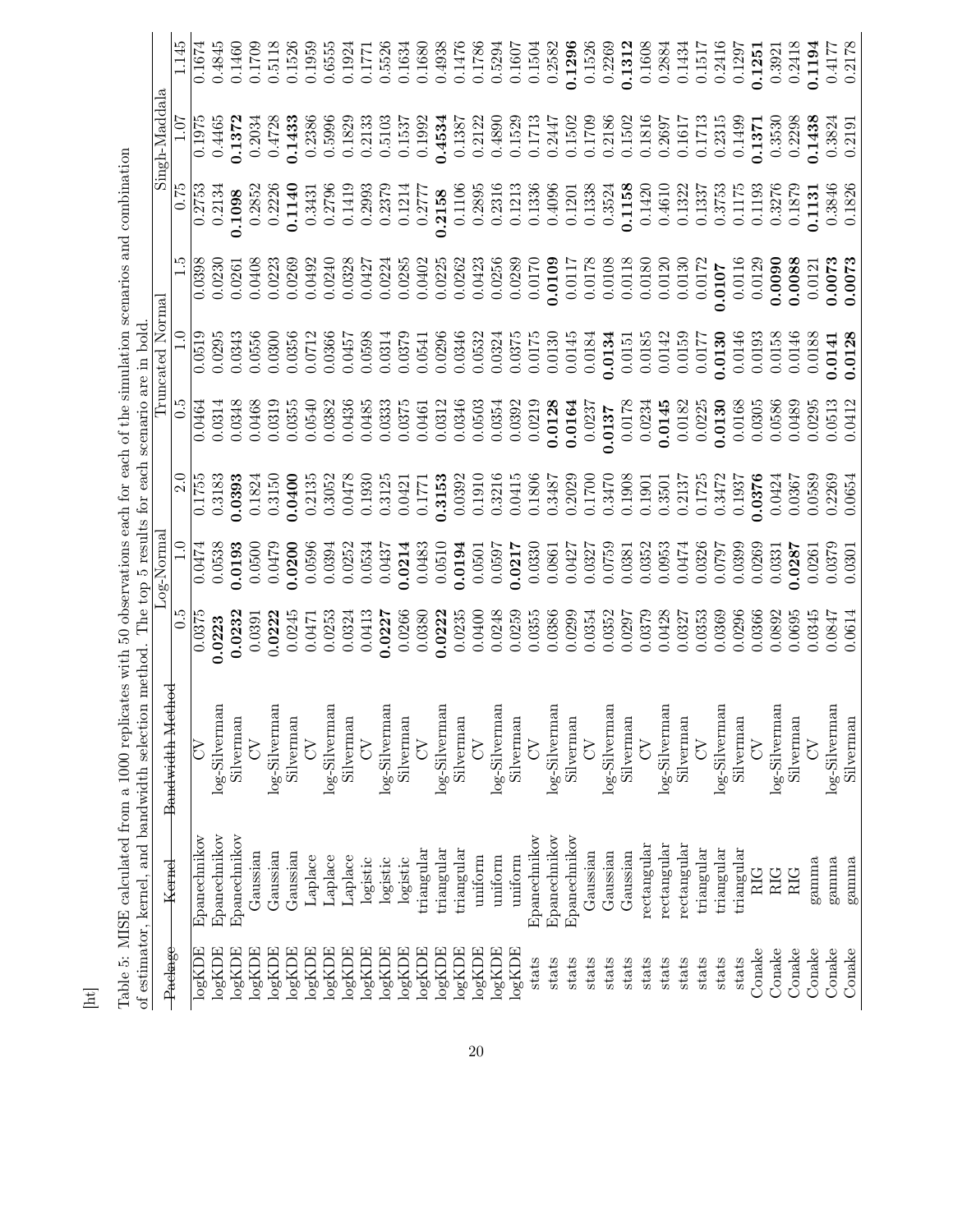| The top 5 results for each<br>-og-Norma<br>0.5<br>of estimator, kernel, and bandwidth selection method<br>Bandwidth Method<br>⊳<br>Kernel |  |                  |                  | $\overline{2.0}$   |                  | Truncated Normal<br>scenario are in bold |                  |                  | Singh-Maddal<br>50.<br>L |                  |
|-------------------------------------------------------------------------------------------------------------------------------------------|--|------------------|------------------|--------------------|------------------|------------------------------------------|------------------|------------------|--------------------------|------------------|
| Epanechnikov                                                                                                                              |  | 0.1654           | 0.1600           | 0.28204            | 0.2115           | 0.2042                                   | 0.1864           | 0.1785           | 0.1904                   | 0.1864           |
| log-Silverman<br>Epanechnikov                                                                                                             |  | 0.1537           | 0.2148           | 0.64859            | 0.1849           | 0.1868                                   | 0.1803           | 0.2054           | 0.2568                   | 0.2782           |
| Silverman<br>$\zeta$<br>Epanechnikov                                                                                                      |  | 0.1447           | 0.1314           | 0.09499            | 0.1864           | 0.1744                                   | 0.1621           | 0.1552           | 0.1567                   | 0.1558           |
| log-Silverman<br>Gaussian<br>Gaussian                                                                                                     |  | 0.1532<br>0.1660 | 0.1625<br>0.2041 | 0.28869<br>0.64743 | 0.2111<br>0.1851 | 0.2005<br>0.1826                         | 0.1835<br>0.1735 | 0.1805<br>0.2110 | 0.2620<br>0.1911         | 0.1878<br>0.2847 |
| Silvernan<br>Gaussian                                                                                                                     |  | 0.1467           | 0.1336           | 0.09836            | 0.1876           | 0.1744                                   | 0.1630           | 0.1583           | 0.1599                   | 0.1590           |
| $\zeta$<br>Laplace                                                                                                                        |  | 0.1768           | 0.1761           | 0.31960            | 0.2189           | 0.2021                                   | 0.1869           | 0.1952           | 0.2035                   | 0.1994           |
| log-Silvermar<br>Laplace                                                                                                                  |  | 0.1589           | 0.1873           | 0.64383            | 0.1961           | 0.1831                                   | 0.1685           | 0.2378           | 0.2919                   | 0.3183           |
| Silverman<br>Laplace                                                                                                                      |  | 0.1639           | 0.1488           | 0.11150            | 0.2015           | 0.1854                                   | 0.1760           | 0.1785           | 0.1779                   | 0.1785           |
| $\infty$<br>logistic                                                                                                                      |  | 0.1686           | 0.1665           | 0.29859            | 0.2124           | 0.1991                                   | 0.1832           | 0.1846           | 0.1941                   | 0.1909           |
| log-Silverman<br>logistic                                                                                                                 |  | 0.1537           | 0.1957           | 0.64661            | 0.1874           | 0.1804                                   | 0.1696           | 0.2192           | 0.2709                   | 0.2949           |
| Silvernan<br>logistic                                                                                                                     |  | 0.1514           | 0.1378           | 0.10246            | 0.1910           | 0.1763                                   | 0.1660           | 0.1639           | 0.1650                   | 0.1646           |
| $\bigcirc$<br>$\operatorname{triangular}$                                                                                                 |  | 0.1652           | 0.1606           | 0.28369            | 0.2109           | 0.2022                                   | 0.1846           | 0.1788           | 0.1903                   | 0.1865           |
| log-Silverman<br>$\operatorname{triangular}$                                                                                              |  | 0.1532           | 0.2104           | 0.64727            | 0.1845           | 0.1850                                   | 0.1770           | 0.2070           | 0.2577                   | 0.2798           |
| 0.1449<br>$\begin{array}{c} \text{Silverman} \\ \text{CV} \end{array}$<br>triangular                                                      |  |                  | 0.1318           | 0.09610            | 0.1864           | 0.1740                                   | 0.1618           | 0.1557           | 0.1575                   | 0.1564           |
| uniform                                                                                                                                   |  | 0.1716           | 0.1649           | 0.29499            | 0.2183           | 0.2134                                   | 0.1940           | 0.1859           | 0.1971                   | 0.1933           |
| log-Silvermar<br>uniform                                                                                                                  |  | 0.1598           | 0.2230           | 0.65068            | 0.1927           | 0.1955                                   | 0.1901           | 0.2138           | 0.2684                   | 0.2919           |
| 0.1525<br>Silvernan<br>uniform                                                                                                            |  |                  | 0.1372           | 16860.0            | 0.1935           | 0.1832                                   | 0.1696           | 0.1642           | 0.1655                   | 0.1644           |
| $\zeta$<br>Epanechnikov                                                                                                                   |  | 0.1939           | 0.2063           | 0.40386            | 0.1454           | 0.1478                                   | 0.1649           | 0.2157           | 0.2002                   | 0.1960           |
| log-Silvermar<br>Epanechnikov                                                                                                             |  | 0.2129           | 0.3420           | 0.69131            | 0.1292           | 0.1294                                   | 0.1451           | 0.3707           | 0.2765                   | 0.2415           |
| Silverman<br>Epanechnikov                                                                                                                 |  | 0.1859           | 0.2200           | 0.37107            | 0.1378           | 0.1337                                   | 0.1496           | 0.2128           | 0.1847                   | 0.1814           |
| $\zeta$<br>Gaussian                                                                                                                       |  | 0.1946           | 0.2079           | 0.37775            | 0.1487           | 0.1506                                   | 0.1670           | 0.2172           | 0.2013                   | 0.1978           |
| log-Silverman<br>Gaussian                                                                                                                 |  | 0.2058           | 0.3148           | 0.68575            | 0.1322           | 0.1302                                   | 0.1452           | 0.3414           | 0.2596                   | 0.2293           |
| Silverman<br>Gaussian                                                                                                                     |  | 0.1853           | 0.2130           | 0.34323            | 0.1412           | 0.1358                                   | 0.1501           | 0.2108           | 0.1855                   | 0.1829           |
| $\Omega$<br>rectangular                                                                                                                   |  | 0.2006           | .2130            | 0.42706            | 0.1497           | 0.1538                                   | 0.1699           | 0.2228           | 0.2082                   | 0.2062           |
| log-Silverman<br>rectangular                                                                                                              |  | 0.2227           | 0.3643           | 0.69616            | 0.1344           | 0.1364                                   | 0.1516           | 0.3945           | 0.2906                   | 0.2535           |
| Silverman<br>rectangular                                                                                                                  |  | 0.1935           | 0.2304           | 0.39506            | 0.1432           | 0.1410                                   | 0.1574           | 0.2212           | 0.1933                   | 0.1903           |
| $\infty$<br>$\operatorname{triangular}$                                                                                                   |  | 0.1938           | 0.2064           | 0.38690            | 0.1463           | 0.1483                                   | 0.1650           | 0.2160           | 0.2008                   | 0.1970           |
| log-Silverman<br>$\text{triangular}$                                                                                                      |  | 0.2096           | 0.3283           | 0.68758            | 0.1300           | 0.1288                                   | 0.1444           | 0.3558           | 0.2681                   | 0.2357           |
| Silverman<br>triangular                                                                                                                   |  | 0.1853           | 0.2161           | 0.35434            | 0.1387           | 0.1337                                   | 0.1489           | 0.2113           | 0.1846                   | 0.1817           |
| $\zeta$<br>gamma                                                                                                                          |  | 0.1781           | 0.1651           | 0.43095            | 0.1758           | 0.1511                                   | 0.1327           | 0.1833           | 0.1739                   | 0.1746           |
| log-Silvermar<br>gamma                                                                                                                    |  | 0.3564           | 0.2390           | 0.70793            | 0.3076           | 0.1839                                   | 0.1235           | 0.3920           | 0.3677                   | 0.3521           |
| Silverman<br>gamma                                                                                                                        |  | 0.2975           | 0.1822           | 0.35370            | 0.2750           | 0.1685                                   | 0.1172           | 0.2596           | 0.2544                   | 0.2551           |
| $\Omega$<br><b>RIG</b>                                                                                                                    |  | 0.1845           | 0.1709           | 0.33632            | 0.1758           | 0.1455                                   | 0.1335           | 0.1904           | 0.1833                   | 0.1783           |
| log-Silverman<br><b>RIG</b>                                                                                                               |  | 0.3549           | 0.2042           | 0.34623            | 0.3157           | 0.1839                                   | 1.290            | 0.3465           | 0.3393                   | 0.3305           |
| Silvernan<br>RIG                                                                                                                          |  | 0.3098           | 0.1735           | 0.30024            | 0.2870           | 0.1709                                   | 0.1235           | 0.2611           | 0.2598                   | 0.2608           |

Table 6: MIAE calculated from a 1000 replicates with 100 observations each for each of the simulation scenarios and combination Table 6: MIAE calculated from a 1000 replicates with 100 observations each for each of the simulation scenarios and combination

 $[ht]% \centering \subfloat[\centering \label{fig:optimal} \centering \subfloat[\centering \label{fig:optimal} \centering \subfloat[\centering \label{fig:optimal} \centering \subfloat[\centering \label{fig:optimal} \centering \subfloat[\centering \label{fig:optimal} \centering \subfloat[\centering \label{fig:optimal} \centering \subfloat[\centering \label{fig:optimal} \centering \subfloat[\centering \label{fig:optimal} \centering \subfloat[\centering \label{fig:optimal} \centering \subfloat[\centering \label{fig:optimal} \centering \subfloat[\centering \label{fig:optimal} \centering \subfloat[\centering \label{fig:optimal} \centering \subfloat[\centering \label{fig$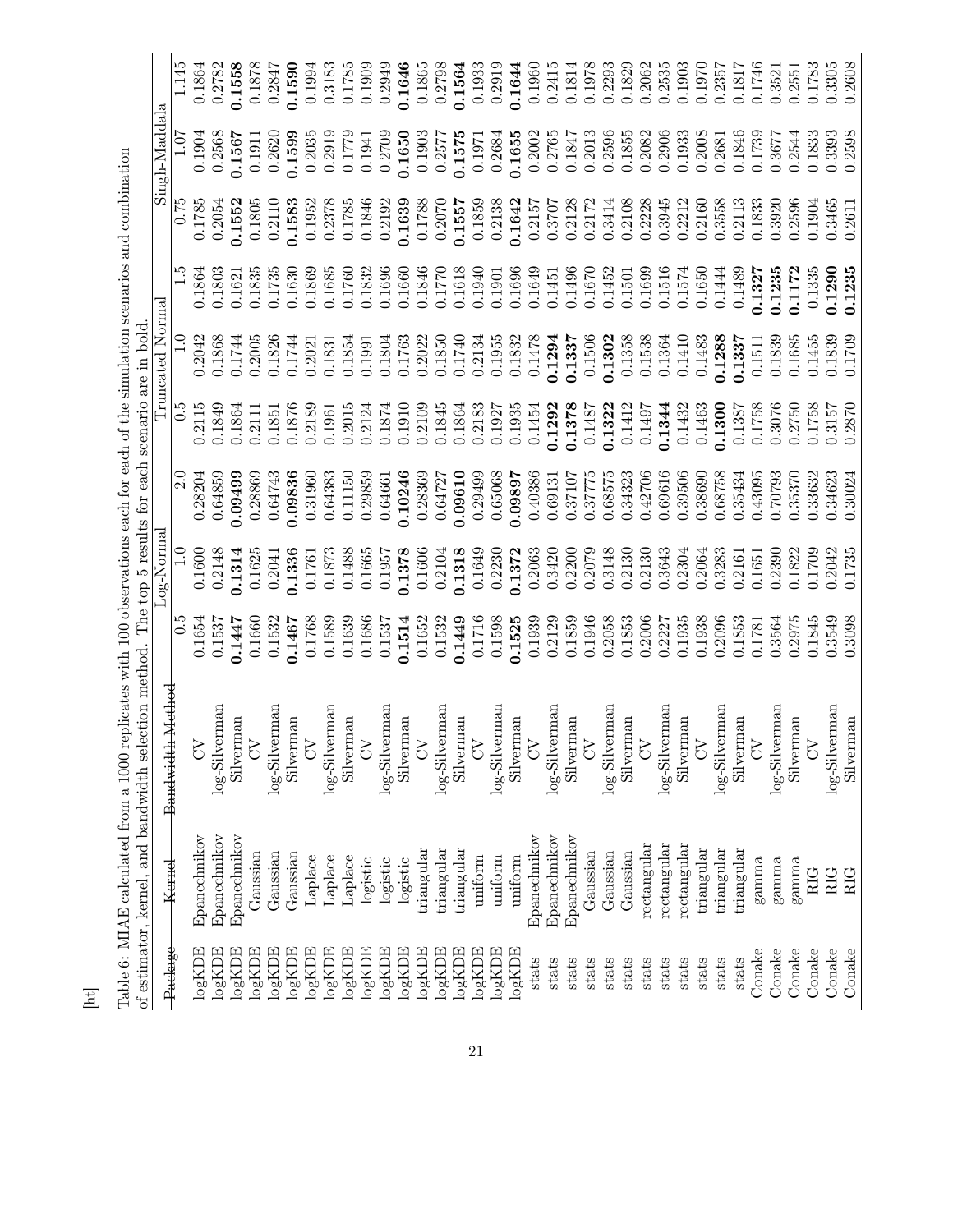|                     |                             | of estimator, kernel, and bandwidth selection method. The top 5 results for each scenario are in bold |         | Log-Norma |         |         | Truncated Norma |               |                 | Singh-Maddala |                   |
|---------------------|-----------------------------|-------------------------------------------------------------------------------------------------------|---------|-----------|---------|---------|-----------------|---------------|-----------------|---------------|-------------------|
| Package             | Kernel                      | Bandwidth Method                                                                                      | c<br>O  |           | 2.0     | 6.G     | $\Xi$           | $\frac{5}{1}$ | $\frac{6}{175}$ | 1.07          |                   |
| $\log{\text{KDE}}$  | Epanechnikov                | $\mathcal{L}$                                                                                         | 0.02251 | 0.02167   | 0.15999 | 0.03014 | 0.021007        | 0.017319      | 0.08046         | 0.13133       | $\overline{0}$ :  |
| $log \text{KDE}$    | Epanechnikov                | log-Silverman                                                                                         | 0.01509 | 0.04094   | 0.29621 | 0.02325 | 0.016432        | 0.013792      | 0.09799         | 0.21467       | 0.2               |
| $\log{\rm KDE}$     | Epanechnikov                | Silverman                                                                                             | 0.01455 | 0.01254   | 0.01701 | 0.02479 | 0.017641        | 0.015405      | 0.05333         | 0.07652       | 0.08              |
| $\log \mathrm{KDE}$ | Gaussian                    | $\mathcal{L}$                                                                                         | 0.02340 | 0.02239   | 0.16602 | 0.03064 | 0.021111        | 0.017893      | 0.08343         | 0.13506       | $\overline{0}$    |
| $log \text{KDE}$    | Gaussian                    | log-Silverman                                                                                         | 0.01510 | 0.03627   | 0.29459 | 0.02369 | 0.01645         | 0.013420      | 0.1043          | 0.22513       |                   |
| log KDE             | Gaussian                    | Silverman                                                                                             | 0.01527 | 0.01297   | 0.01754 | 0.02549 | 0.018184        | 0.015840      | 0.05600         | 0.08002       | $\overline{0.0}$  |
| $\log{\rm KDE}$     | Laplace                     | $\infty$                                                                                              | 0.02787 | 0.02649   | 0.20495 | 0.03524 | 0.024283        | 0.020674      | 0.10116         | 0.16196       | $\overline{0}$ .  |
| $\log{\rm KDE}$     | Laplace                     | log-Silverman                                                                                         | 0.01691 | 0.02906   | 0.29020 | 0.02816 | 0.019370        | 0.014533      | 0.13725         | 0.28426       | 0.3               |
| $\log{\rm KDE}$     | Laplace                     | Silverman                                                                                             | 0.01963 | 0.01607   | 0.02126 | 0.03084 | 0.023018        | 0.019627      | 0.07314         | 0.10047       | $\overline{c}$    |
| $\log{\rm KDE}$     | logistic                    | $\zeta$                                                                                               | 0.02465 | 0.02354   | 0.17655 | 0.03181 | 0.021805        | 0.018747      | 0.08831         | 0.14186       | $\overline{c}$    |
| $\log{\rm KDE}$     | logistic                    | log-Silverman                                                                                         | 0.01539 | 0.03265   | 0.29349 | 0.02479 | 0.016992        | 0.013475      | 0.11361         | 0.24195       | $0.\overline{3}$  |
| $\log{\rm KDE}$     | logistic                    | Silverman                                                                                             | 0.01643 | 0.01379   | 0.01857 | 0.02688 | 0.019320        | 0.016811      | 0.06045         | 0.08570       | $\overline{0}$ :0 |
| $\log{\rm KDE}$     | triangular                  | $\zeta$                                                                                               | 0.02277 | 0.02182   | 0.16129 | 0.03020 | 0.020883        | 0.017422      | 0.08126         | 0.13251       | $\overline{c}$    |
| $\log{\rm KDE}$     | triangular                  | log-Silverman                                                                                         | 0.01505 | 0.03912   | 0.29466 | 0.02322 | 0.016333        | 0.013549      | 0.09989         | 0.21691       | 0.2               |
| log KDE             | triangular                  | Silverman                                                                                             | 0.01473 | 0.01262   | 0.01708 | 0.02487 | 0.017750        | 0.015457      | 0.5403          | 0.07723       | 0.08              |
| $log \mathrm{KDE}$  | uniform                     | $\zeta$                                                                                               | 0.02380 | 0.02328   | 0.17593 | 0.03222 | 0.023080        | 0.018377      | 0.08602         | 0.13786       | 0.1               |
| $log \mathrm{KDE}$  | uniform                     | log-Silverman                                                                                         | 0.01641 | 0.04462   | 0.29828 | 0.02565 | 0.018209        | 0.015273      | 0.10560         | 0.23341       | 0.2               |
| logKDE              | uniform                     | Silverman                                                                                             | 0.01608 | 0.01392   | 0.01957 | 0.02716 | 0.019772        | 0.016972      | 0.05961         | 0.08496       | 0.0               |
| stats               | ${\rm E}$ panechnikov       | $\lesssim$                                                                                            | 0.02077 | 0.01887   | 0.19859 | 0.01564 | 0.011193        | 0.011201      | 0.06956         | 0.09447       | 0.0               |
| stats               | Epanechnikov                | log-Silverman                                                                                         | 0.02744 | 0.07517   | 0.32930 | 0.01125 | 0.007626        | 0.008731      | 0.33270         | 0.23999       | 0.1               |
| stats               | Epanechnikov                | Silverman                                                                                             | 0.01871 | 0.03179   | 0.1813  | 0.01308 | 0.008193        | 0.008980      | 0.07149         | 0.07254       | 0.07              |
| stats               | Gaussian                    | $\zeta$                                                                                               | 0.02089 | 0.01875   | 0.18736 | 0.01677 | 0.011714        | 0.011438      | 0.07080         | 0.09644       | 0.0               |
| stats               | Gaussian                    | log-Silverman                                                                                         | 0.02492 | 0.06554   | 0.32689 | 0.01198 | 0.007756        | 0.008566      | 0.28068         | 0.20460       | $\overline{0}$    |
| stats               | Gaussian                    | Silverman                                                                                             | 0.01840 | 0.02807   | 0.16914 | 0.01400 | 0.008456        | 0.008931      | 0.06823         | 0.07303       | 0.07              |
| stats               | rectangular                 | $\zeta$                                                                                               | 0.02228 | 0.02015   | 0.20836 | 0.01644 | 0.011859        | 0.011813      | 0.07559         | 0.10308       | 0.1               |
| stats               | rectangular                 | $log\text{-}\mathrm{Silverman}$                                                                       | 0.03016 | 0.08345   | 0.33137 | 0.01209 | 0.008357        | 0.009463      | 0.37651         | 0.27086       | 0.2               |
| stats               | rectangular                 | Silverman                                                                                             | 0.02030 | 0.03536   | 0.19192 | 0.01407 | 0.008980        | 0.009813      | 0.07825         | 0.08179       | 0.0               |
| stats               | $\operatorname{triangular}$ | $\zeta$                                                                                               | 0.02074 | 0.01871   | 0.18997 | 0.01602 | 0.011299        | 0.011183      | 0.06997         | 0.09597       | 0.0               |
| stats               | triangular                  | log-Silverman                                                                                         | 0.02626 | 0.06924   | 0.32748 | 0.01147 | 1.007574        | 0.008537      | 0.30312         | 0.22091       | 0.1               |
| stats               | $\operatorname{triangular}$ | Silverman                                                                                             | 0.01850 | 0.02969   | 0.17219 | 0.01336 | 0.008202        | 0.008835      | 0.06969         | 0.07231       | 0.07              |
| Conake              | gamma                       | $\delta$                                                                                              | 0.02064 | 0.01771   | 0.08483 | 0.02139 | 0.010414        | 0.0074444     | 0.06511         | 0.08493       | $\ddot{\rm o}$    |
| Conake              | gamma                       | log-Silverman                                                                                         | 0.07629 | 0.03318   | 0.21035 | 0.04590 | 0.011330        | 0.004934      | 0.33498         | 0.36933       | $0.\overline{3}$  |
| Conake              | gamma                       | Silverman                                                                                             | 0.05494 | 0.02633   | 0.05158 | 0.03791 | 0.009949        | 0.004624      | 0.16395         | 0.18950       | 0.1               |
| Conake              | <b>RIG</b>                  | $\sum$                                                                                                | 0.02236 | 0.01945   | 0.03737 | 0.02226 | 0.010750        | 0.007801      | 0.07328         | 0.09711       | 0.0               |
| Conake              | <b>RIG</b>                  | $log-Silverman$                                                                                       | 0.08356 | 0.03115   | 0.03615 | 0.05304 | 0.012962        | 0.006052      | 0.30358         | 0.35950       |                   |
| Conake              | RIG                         | Silverman                                                                                             | 0.06461 | 0.02651   | 0.02938 | 0.04499 | 0.011617        | 0.005684      | 0.18301         | 0.22326       | 0.2               |

Table 7: MISE calculated from a 1000 replicates with 100 observations each for each of the simulation scenarios and combination Table 7: MISE calculated from a 1000 replicates with 100 observations each for each of the simulation scenarios and combination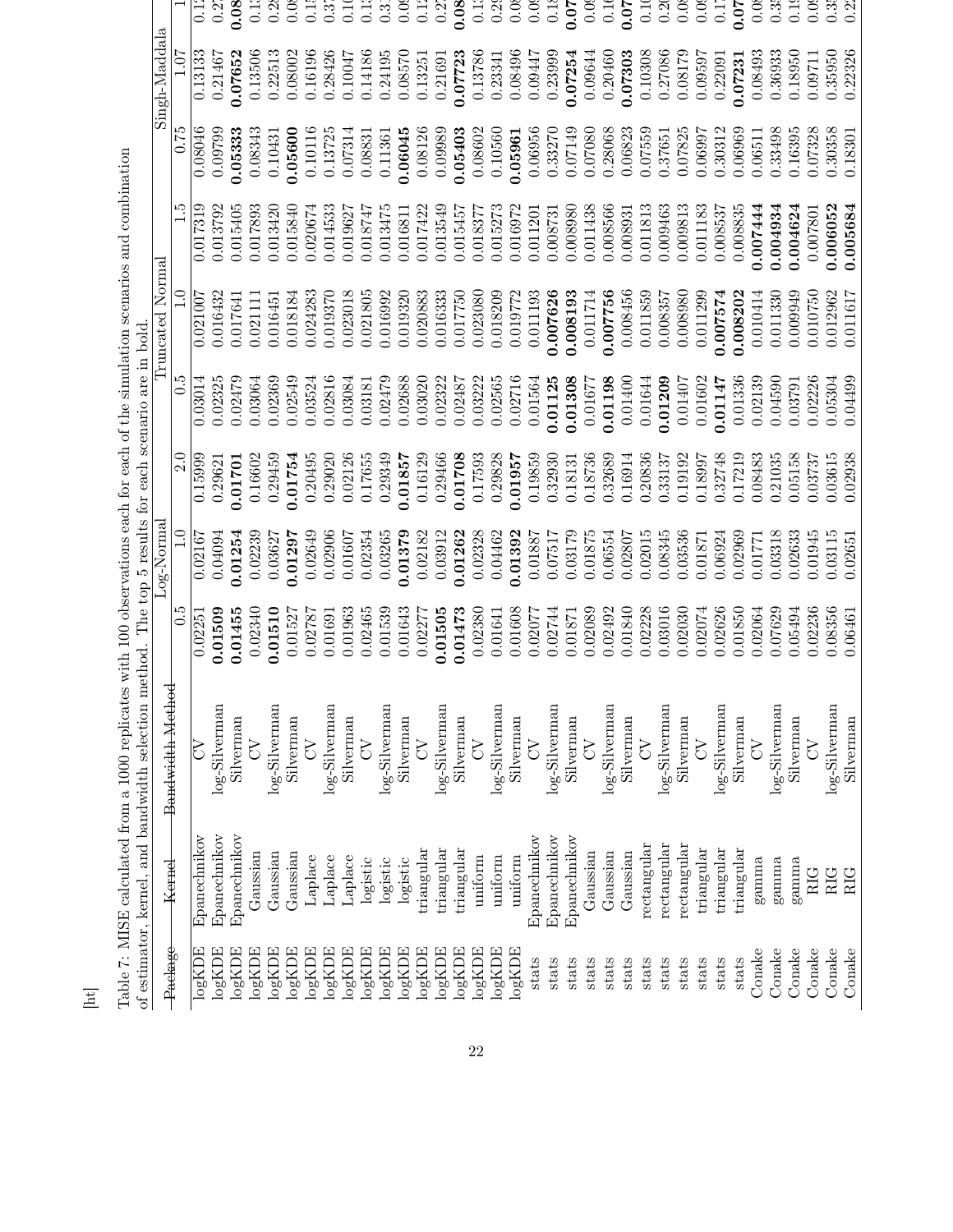

Figure 3: An example comparing KDEs on a real left-truncated dataset, namely the Baseball Salary data from [26].



Figure 4: An example comparing KDEs on a real left-truncated dataset, in this case the daily ozone concentration data taken from the air quality dataset in [3].

per billion taken in New York City between May and September 1973. The default settings and Gaussian kernels were used for both estimators, which covered the range [0.0001, 200]. As with the baseball data, the fidelity of the kernel density estimate is improved close to the origin.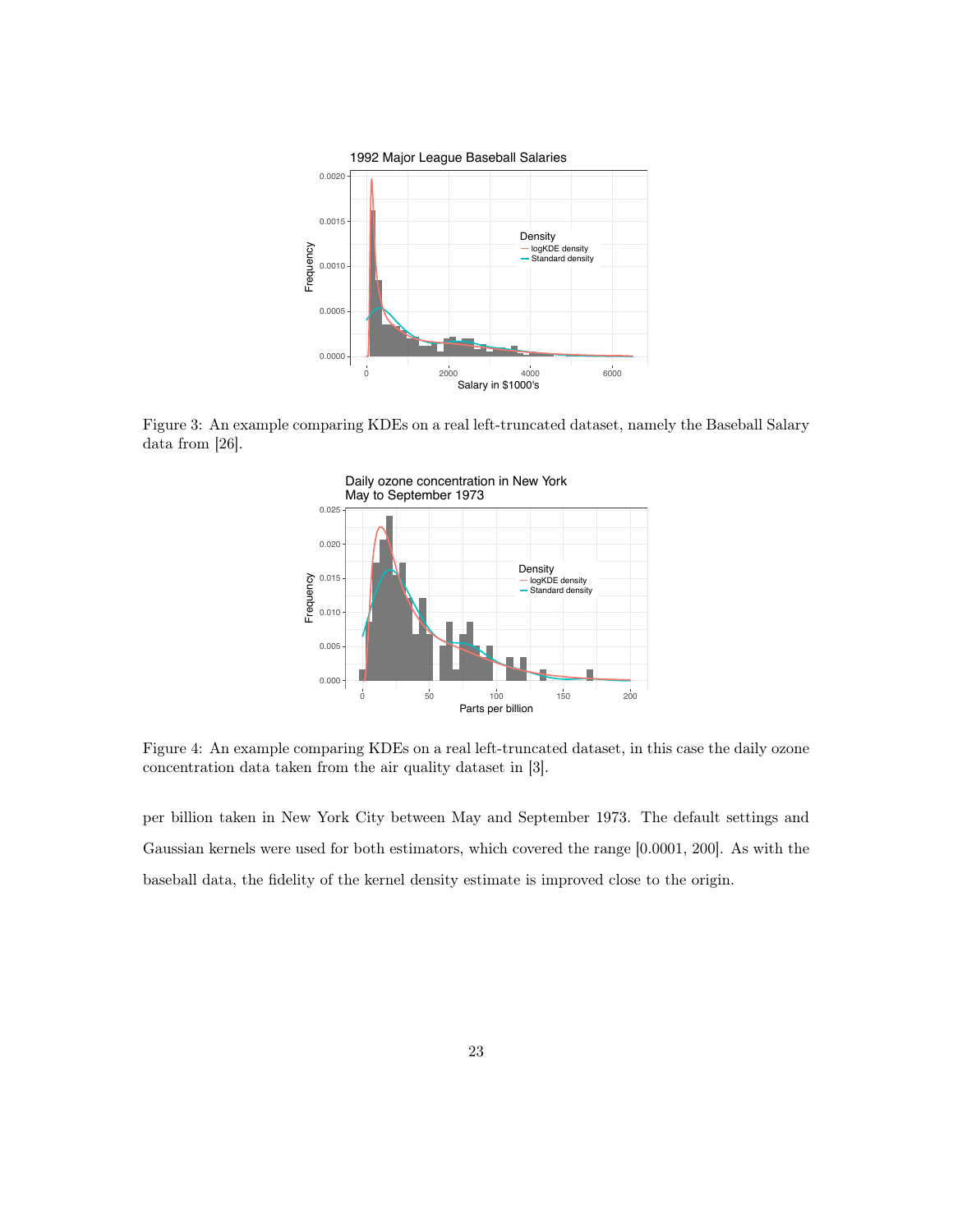# 5 Conclusions

The log-KDE method works particularly well on left-truncated data with long right tails. The Conake package with a gamma kernel seems to be optimal for good for shorter tailed positive data. In addition, there is no substantial difference between the ordinary implementation and the FFT implementation of logKDE. As the FFT implementation is much faster, the function logdensity\_fft is recommended except in cases where a high degree of accuracy is required.

# References

- [1] T Amemiya. *Introduction to Statistics and Econometrics*. Harvard University Press, Cambridge, 1994.
- [2] Hans Werner Borchers. *pracma: Practical Numerical Math Functions*, 2017. R package version 2.0.7.
- [3] John M Chambers, William S Cleveland, Beat Kleiner, and Paul A Tukey. *Graphical methods for data analysis*. Wadsworth, Belmont, CA, 1983.
- [4] A Charpentier and E Flachaire. Log-transform kernel density estimation of income distribution. *L'Actualite Economique*, 91:141–159, 2015.
- [5] S X Chen. Probability density function estimation using gamma kernels. *Annals of the Institute of Statistical Mathematics*, 52:471–480, 2000.
- [6] J B Copas and M J Fryer. Density estimation and suicide risks in psychiatric treatment. *Journal of the Royal Statistical Society A*, 143:167–176, 1980.
- [7] A DasGupta. *Asymptotic Theory Of Statistics And Probability*. Springer, New York, 2008.
- [8] M Hirukawa and M Sakudo. Nonnegative bias reduction methods for density estimation using asymmetric kernels. *Computational Statistics and Data Analysis*, 75:112–123, 2014.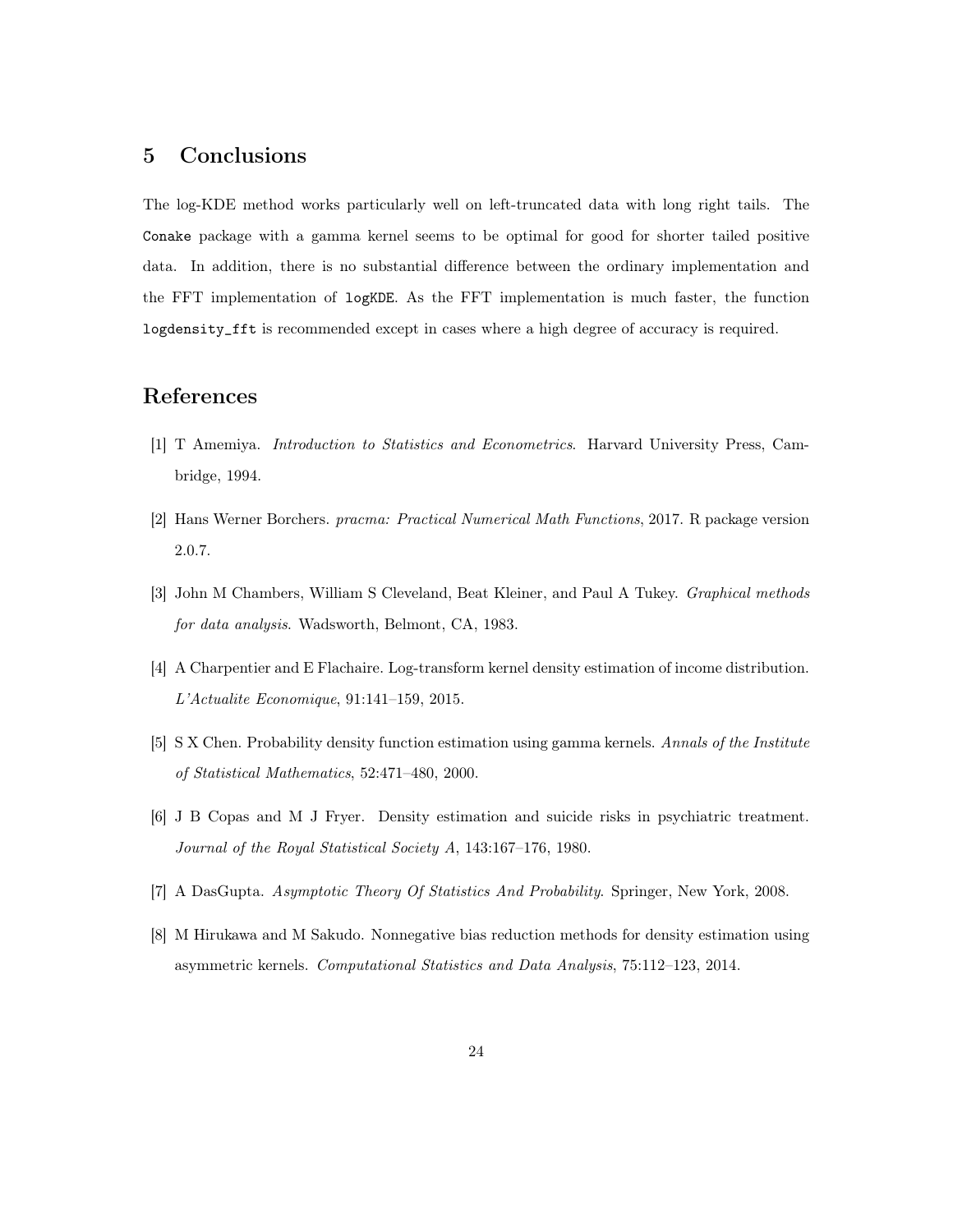- [9] G Igarashi. Weighted log-normal kernel density estimation. *Communications in Statistics - Theory and Methods*, 45:6670–6687, 2016.
- [10] G Igarashi and Y Kakizawa. Bias corrections for some asymmetric kernel estimators. *Journal of Statistical Planning and Inference*, 159:37–63, 2015.
- [11] X Jin and J Kawczak. Birnbaum-Saunders and lognormal kernel estimators for modelling durations in high frequency financial data. *Annals of Economics and Finance*, 4:103–124, 2003.
- [12] J S Marron and D Ruppert. Transformations to reduce boundary bias in kernel density estimation. *Journal of the Royal Statistic Society B*, 56:653–671, 1994.
- [13] E Parzen. On etimation of a probability density function and mode. *Annals of Mathematical Statistics*, 33:1065–1076, 1962.
- [14] R Core Team. *R: a language and environment for statistical computing*. R Foundation for Statistical Computing, 2016.
- [15] M Rosenblatt. Remarks on some nonparametric estimates of a density function. *Annals of Mathematical Statistics*, 27:832–835, 1956.
- [16] O Scaillet. Density estimation using inverse and reciprocal inverse Gaussian kernels. *Journal of Nonparametric Statistics*, 16:217–226, 2004.
- [17] David W. Scott and George R. Terrell. Biased and unbiased cross-validation in density estimation. *Journal of the American Statistical Association*, 82(400):1131–1146, 1987.
- [18] S J Sheather and M C Jones. A reliable data-based bandwidth selection method for kernel density estimation. *Journal of the Royal Statistical Society B*, 53:683–690, 1991.
- [19] B W Silverman. *Density Estimation for Statistics and Data Analysis*. Chapman and Hall, London, 1986.